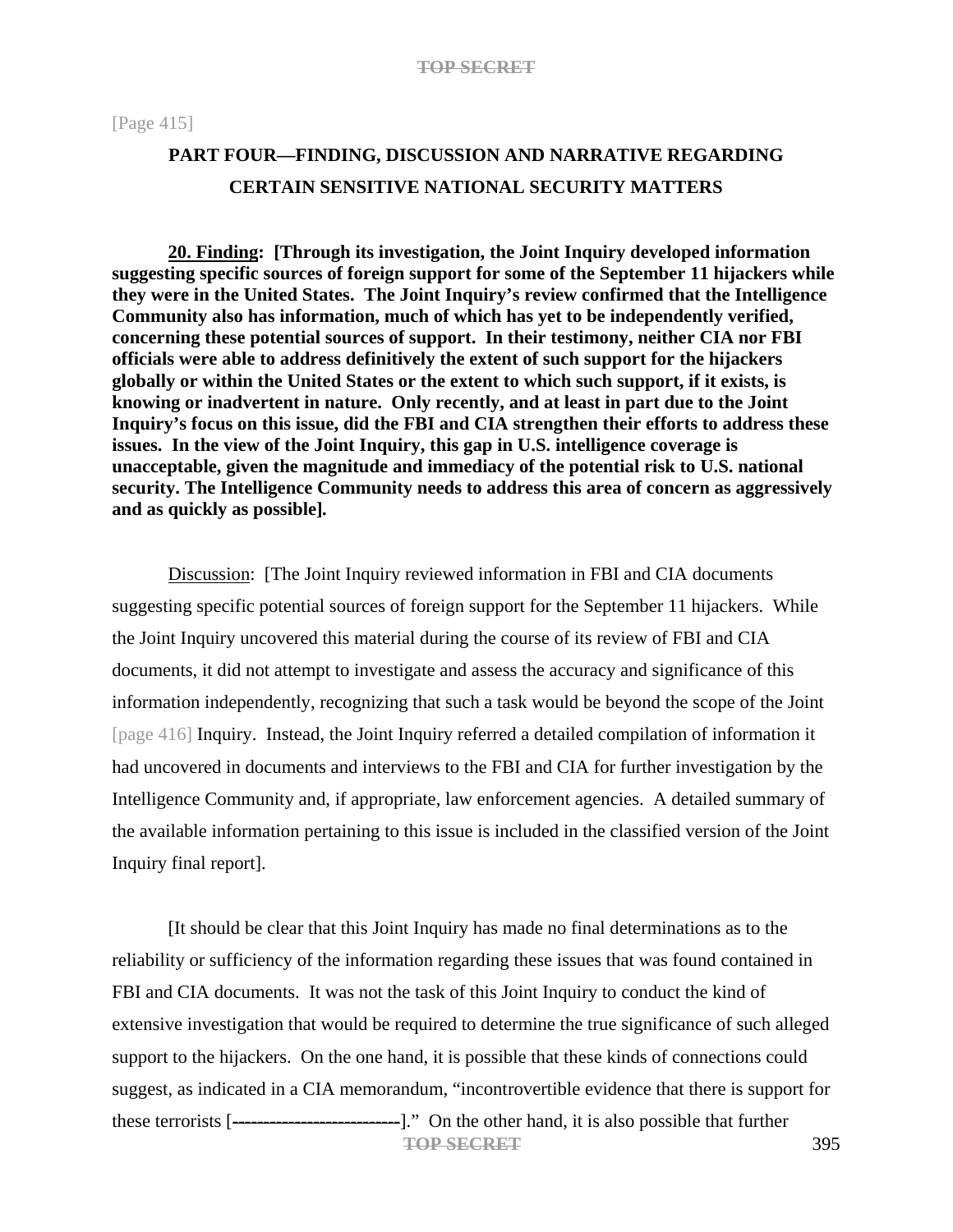investigation of these allegations could reveal legitimate, and innocent, explanations for these associations].

[Given the serious national security implications of this information, however, the leadership of the Joint Inquiry is referring the Joint Inquiry Staff's compilation of relevant information to both the FBI and the CIA for investigative review and appropriate investigative and intelligence action].

[Page 416]

| $\left[ \cdot \right]$ |       |                  |                                                                                                                                                                                                                                                                                                                                                   |
|------------------------|-------|------------------|---------------------------------------------------------------------------------------------------------------------------------------------------------------------------------------------------------------------------------------------------------------------------------------------------------------------------------------------------|
|                        |       |                  |                                                                                                                                                                                                                                                                                                                                                   |
|                        |       | $-\frac{1}{2}$ . |                                                                                                                                                                                                                                                                                                                                                   |
|                        |       |                  |                                                                                                                                                                                                                                                                                                                                                   |
|                        |       |                  |                                                                                                                                                                                                                                                                                                                                                   |
|                        |       |                  |                                                                                                                                                                                                                                                                                                                                                   |
|                        | $[ -$ |                  |                                                                                                                                                                                                                                                                                                                                                   |
|                        |       |                  |                                                                                                                                                                                                                                                                                                                                                   |
|                        |       |                  |                                                                                                                                                                                                                                                                                                                                                   |
|                        |       |                  |                                                                                                                                                                                                                                                                                                                                                   |
|                        |       |                  |                                                                                                                                                                                                                                                                                                                                                   |
|                        |       |                  |                                                                                                                                                                                                                                                                                                                                                   |
|                        |       |                  |                                                                                                                                                                                                                                                                                                                                                   |
|                        |       |                  |                                                                                                                                                                                                                                                                                                                                                   |
|                        |       |                  |                                                                                                                                                                                                                                                                                                                                                   |
|                        |       |                  |                                                                                                                                                                                                                                                                                                                                                   |
|                        |       |                  |                                                                                                                                                                                                                                                                                                                                                   |
|                        |       |                  |                                                                                                                                                                                                                                                                                                                                                   |
|                        |       |                  |                                                                                                                                                                                                                                                                                                                                                   |
|                        |       |                  |                                                                                                                                                                                                                                                                                                                                                   |
|                        |       |                  |                                                                                                                                                                                                                                                                                                                                                   |
|                        |       |                  |                                                                                                                                                                                                                                                                                                                                                   |
|                        |       |                  | $\qquad \qquad \qquad$ $\qquad$ $\qquad$ $\qquad$ $\qquad$ $\qquad$ $\qquad$ $\qquad$ $\qquad$ $\qquad$ $\qquad$ $\qquad$ $\qquad$ $\qquad$ $\qquad$ $\qquad$ $\qquad$ $\qquad$ $\qquad$ $\qquad$ $\qquad$ $\qquad$ $\qquad$ $\qquad$ $\qquad$ $\qquad$ $\qquad$ $\qquad$ $\qquad$ $\qquad$ $\qquad$ $\qquad$ $\qquad$ $\qquad$ $\qquad$ $\qquad$ |
|                        |       |                  |                                                                                                                                                                                                                                                                                                                                                   |
|                        |       |                  |                                                                                                                                                                                                                                                                                                                                                   |
| $\bullet$              |       |                  |                                                                                                                                                                                                                                                                                                                                                   |
|                        | $[-$  |                  |                                                                                                                                                                                                                                                                                                                                                   |
|                        |       |                  |                                                                                                                                                                                                                                                                                                                                                   |
|                        |       |                  |                                                                                                                                                                                                                                                                                                                                                   |
|                        |       |                  |                                                                                                                                                                                                                                                                                                                                                   |
|                        |       |                  |                                                                                                                                                                                                                                                                                                                                                   |
|                        |       |                  |                                                                                                                                                                                                                                                                                                                                                   |
|                        |       |                  |                                                                                                                                                                                                                                                                                                                                                   |
|                        |       |                  |                                                                                                                                                                                                                                                                                                                                                   |
|                        |       |                  |                                                                                                                                                                                                                                                                                                                                                   |
|                        |       |                  |                                                                                                                                                                                                                                                                                                                                                   |
|                        |       |                  |                                                                                                                                                                                                                                                                                                                                                   |
|                        |       |                  |                                                                                                                                                                                                                                                                                                                                                   |
|                        |       |                  |                                                                                                                                                                                                                                                                                                                                                   |
|                        |       |                  |                                                                                                                                                                                                                                                                                                                                                   |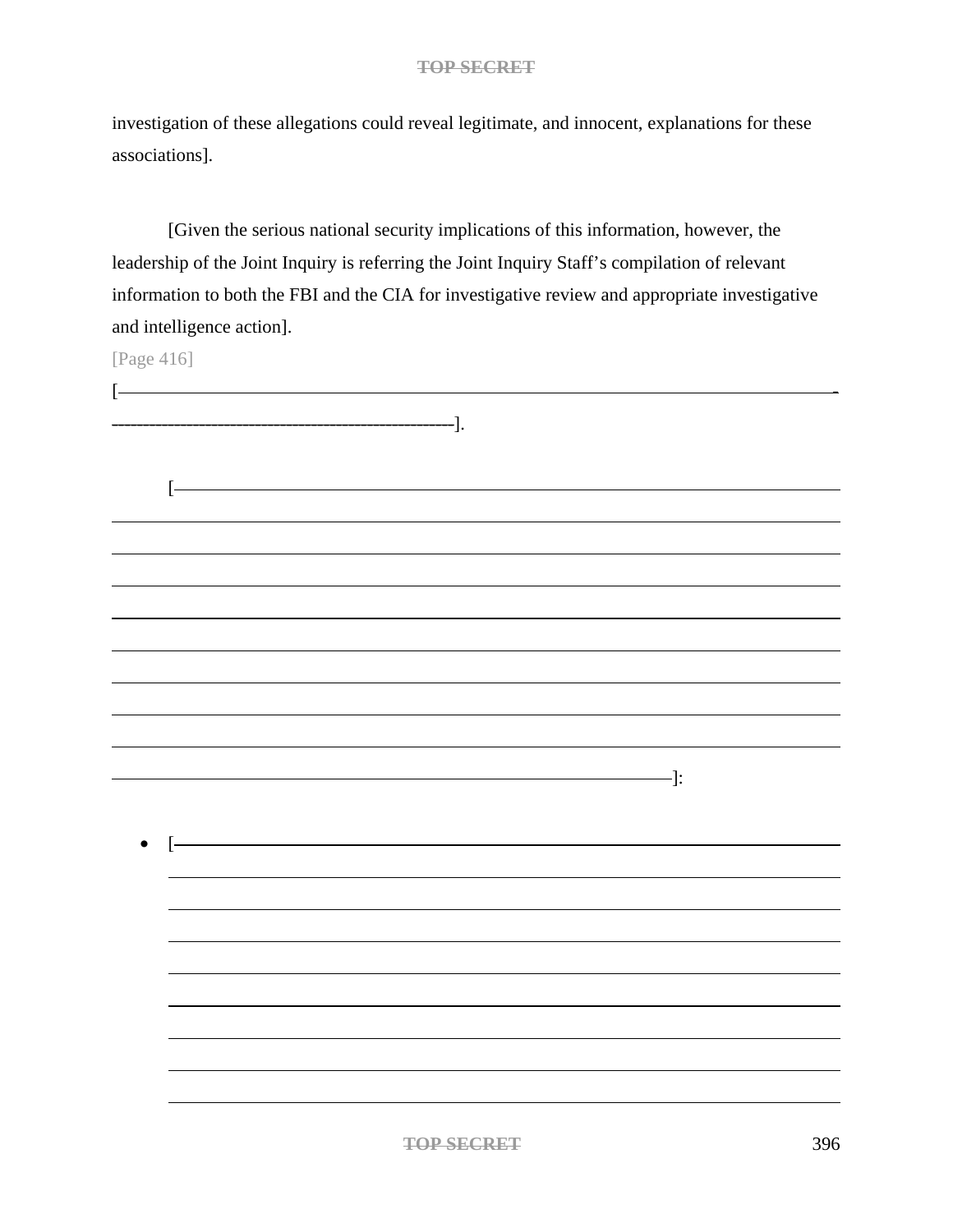| TAD SEADET |
|------------|
|            |

|              |                      | $\lnot$ ]; |  |
|--------------|----------------------|------------|--|
| [Page 417]   |                      |            |  |
|              |                      |            |  |
| $\bullet$ [- |                      |            |  |
|              |                      |            |  |
|              |                      |            |  |
|              |                      |            |  |
|              |                      |            |  |
|              |                      |            |  |
|              |                      |            |  |
|              |                      |            |  |
|              |                      |            |  |
|              |                      |            |  |
|              |                      |            |  |
|              |                      |            |  |
|              |                      |            |  |
|              |                      |            |  |
|              |                      |            |  |
|              |                      |            |  |
|              |                      |            |  |
|              |                      |            |  |
|              |                      |            |  |
|              |                      |            |  |
|              |                      |            |  |
|              |                      |            |  |
|              |                      |            |  |
|              |                      |            |  |
|              |                      |            |  |
|              |                      |            |  |
|              |                      |            |  |
|              | $\frac{1}{\sqrt{2}}$ |            |  |
|              |                      |            |  |
| $[-]$        |                      |            |  |
|              |                      |            |  |
|              |                      |            |  |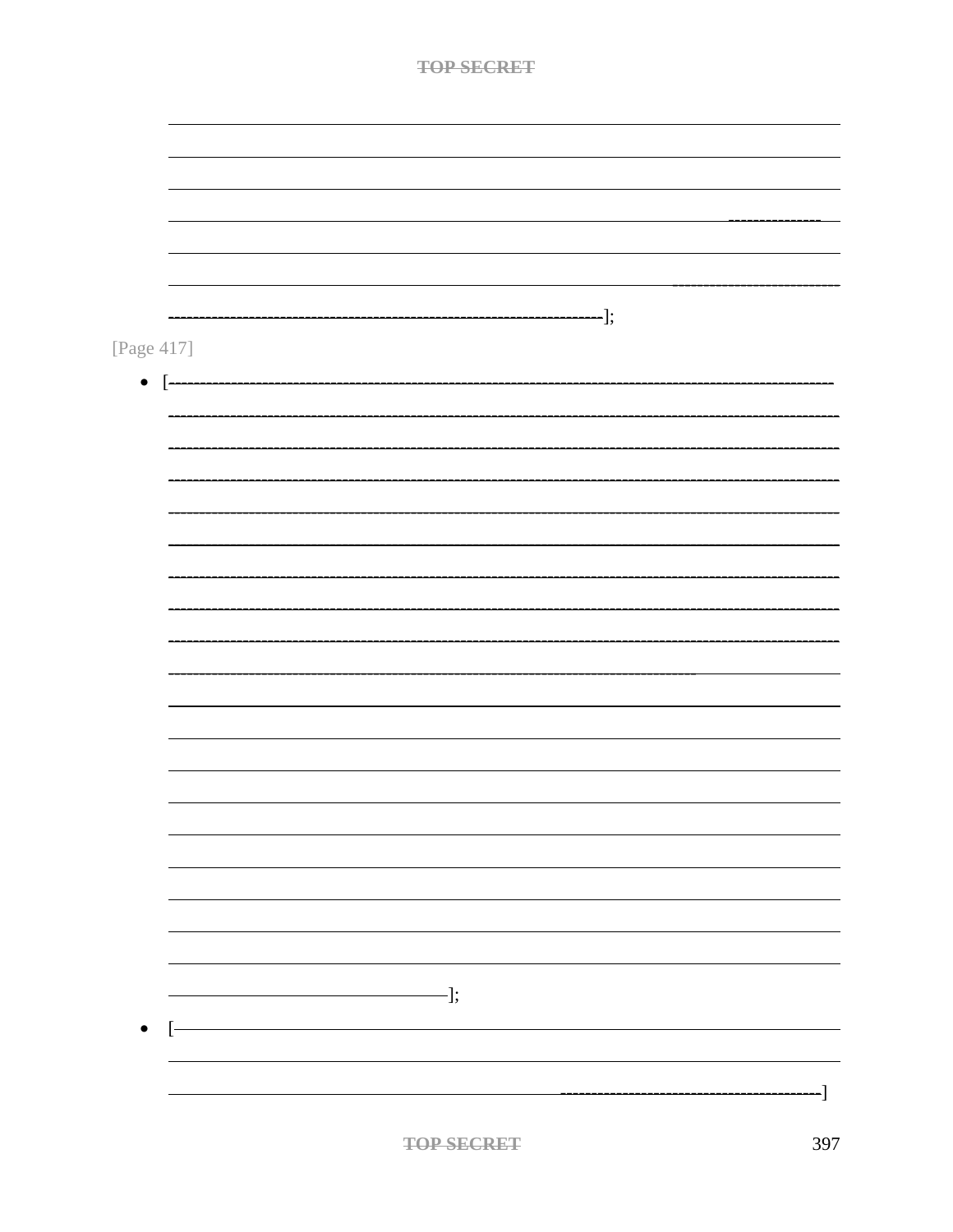| [Page 418]            |                                                      |     |
|-----------------------|------------------------------------------------------|-----|
| $\Gamma$<br>$\bullet$ |                                                      |     |
|                       |                                                      |     |
|                       |                                                      |     |
|                       |                                                      |     |
|                       | $\Box$ and $\Box$                                    |     |
|                       |                                                      |     |
|                       |                                                      |     |
| $\longrightarrow$ ].  |                                                      |     |
|                       |                                                      |     |
|                       | <u> 1989 - Johann Barn, fransk politik (d. 1989)</u> |     |
|                       |                                                      |     |
|                       |                                                      |     |
|                       |                                                      |     |
|                       |                                                      |     |
|                       |                                                      | ]   |
|                       |                                                      |     |
|                       | $\qquad \qquad \longrightarrow$ ];                   |     |
|                       |                                                      |     |
|                       |                                                      |     |
|                       |                                                      |     |
|                       |                                                      |     |
|                       | ———————————];                                        |     |
|                       |                                                      |     |
|                       |                                                      |     |
|                       |                                                      |     |
|                       |                                                      |     |
|                       |                                                      |     |
|                       | <b>TOP SECRET</b>                                    | 398 |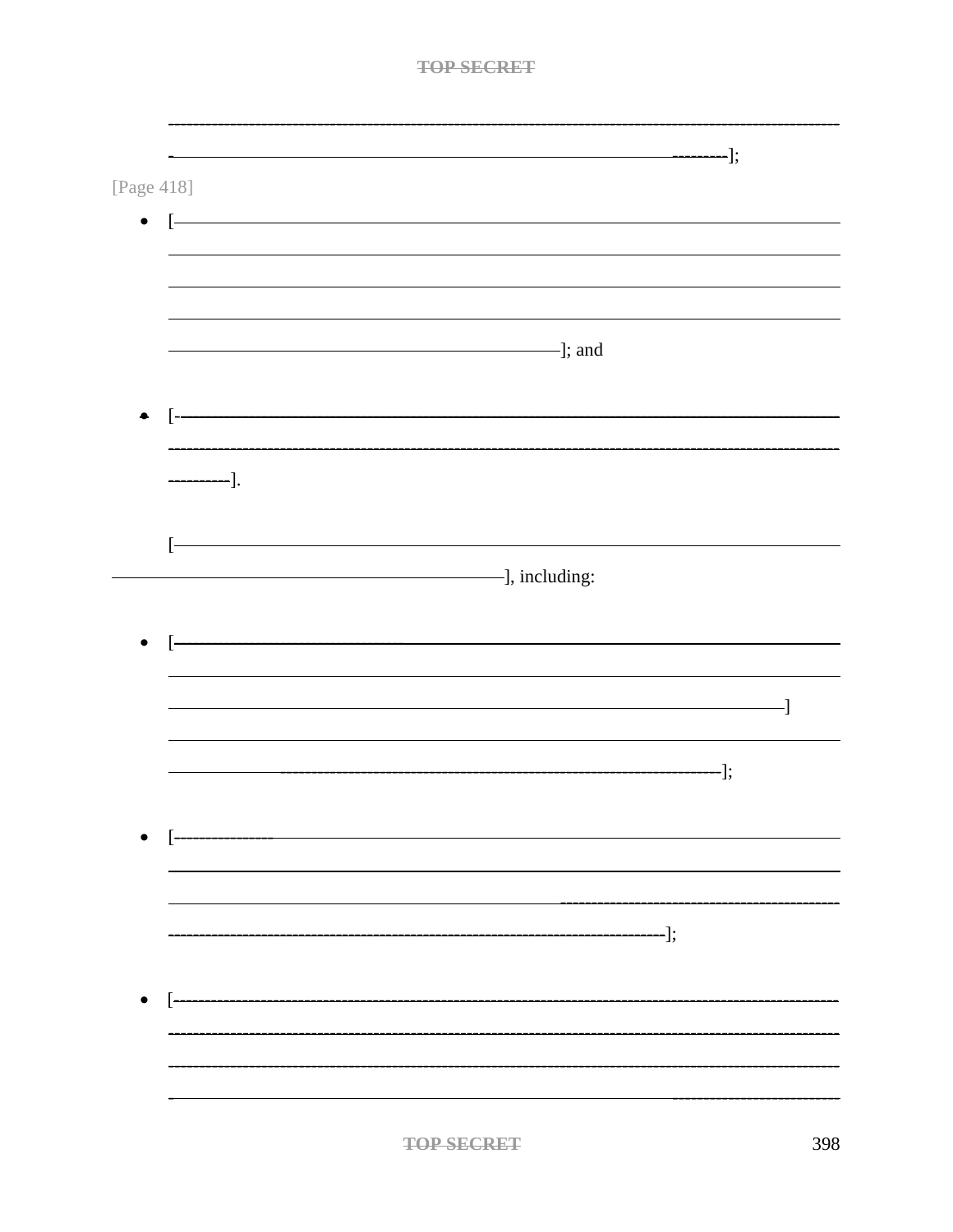|              |                                                                                                                           | <u>__________________</u> [page 419] ——  |    |
|--------------|---------------------------------------------------------------------------------------------------------------------------|------------------------------------------|----|
|              |                                                                                                                           |                                          |    |
|              |                                                                                                                           |                                          |    |
|              | $\begin{aligned} \hspace{2.6cm} \textcolor{blue}{\textbf{---}} \end{aligned} \hspace{.5cm}];$                             |                                          |    |
|              |                                                                                                                           |                                          |    |
|              | - L-                                                                                                                      |                                          |    |
|              | ___________________                                                                                                       |                                          |    |
|              | $\qquad \qquad \qquad \qquad \qquad \qquad \qquad \qquad \qquad \qquad \vdots$                                            |                                          |    |
| $\bullet$    | <u> 1989 - Johann Barn, mars ann an t-Amhain Aonaich an t-Aonaich an t-Aonaich ann an t-Aonaich ann an t-Aonaich</u><br>ŀ |                                          |    |
|              |                                                                                                                           |                                          | -] |
|              | ŀ                                                                                                                         |                                          |    |
|              |                                                                                                                           |                                          |    |
|              |                                                                                                                           |                                          |    |
|              |                                                                                                                           |                                          |    |
|              |                                                                                                                           |                                          |    |
|              |                                                                                                                           | $\overline{\phantom{iiiiiiiiiiiiiiiii}}$ |    |
|              |                                                                                                                           |                                          |    |
|              |                                                                                                                           |                                          |    |
|              |                                                                                                                           |                                          |    |
|              |                                                                                                                           |                                          |    |
|              |                                                                                                                           |                                          |    |
|              |                                                                                                                           |                                          |    |
|              |                                                                                                                           |                                          |    |
|              |                                                                                                                           |                                          |    |
|              |                                                                                                                           |                                          |    |
| [page 420] - |                                                                                                                           |                                          |    |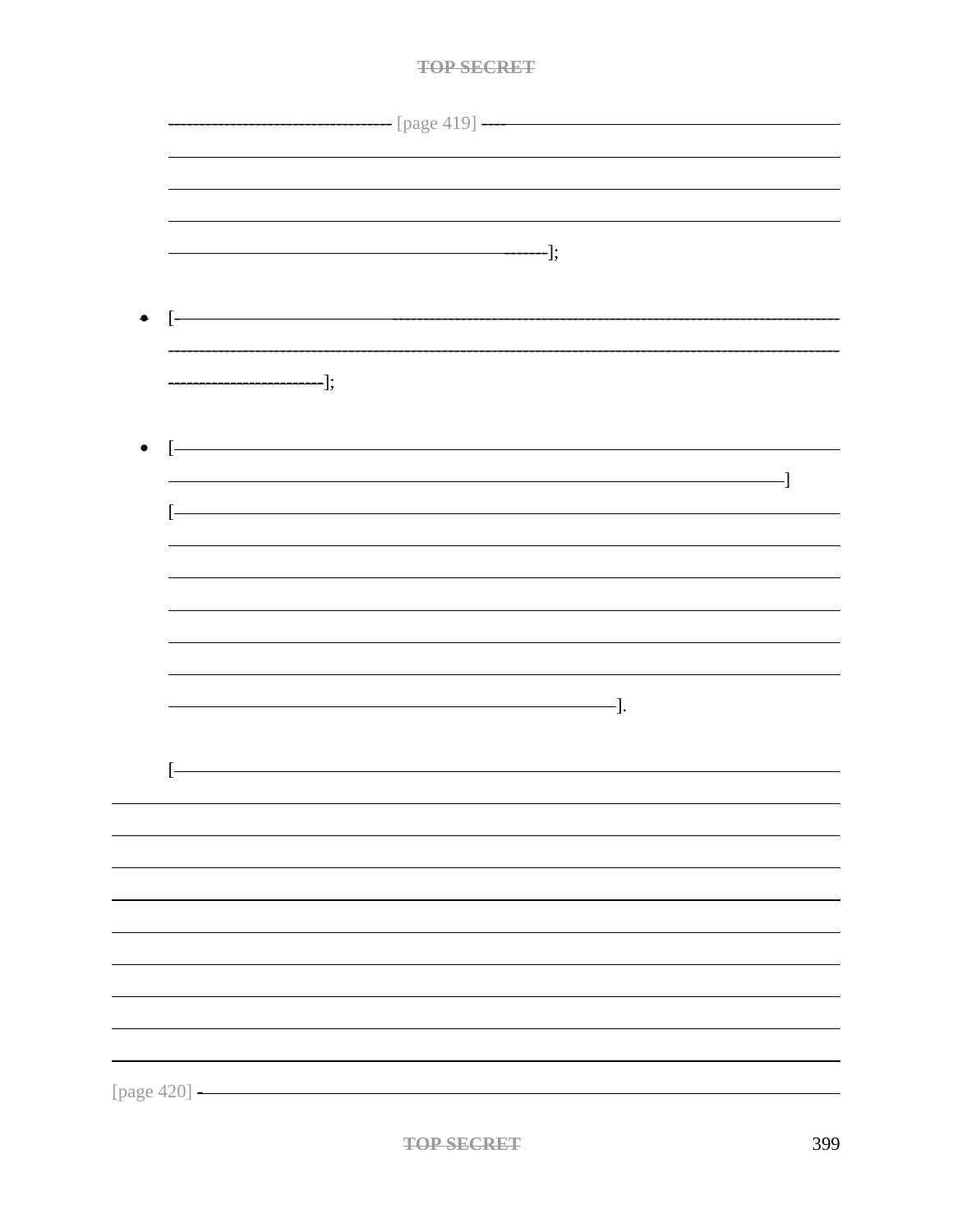| ——].                                      |     |
|-------------------------------------------|-----|
| <b>NARRATIVE</b>                          |     |
|                                           |     |
| ·l<br>Ľ                                   |     |
|                                           |     |
| Ŀ                                         |     |
|                                           |     |
|                                           |     |
|                                           |     |
|                                           |     |
|                                           |     |
|                                           |     |
| $\overline{\phantom{a}}$ .                |     |
|                                           |     |
| ŀ                                         |     |
|                                           |     |
|                                           |     |
|                                           |     |
| -].                                       |     |
|                                           |     |
| Ľ                                         |     |
|                                           |     |
|                                           |     |
|                                           |     |
| $\overline{\phantom{iiiiiiiiiiiiiii}}$ ]. |     |
|                                           |     |
| Ŀ                                         |     |
|                                           |     |
|                                           |     |
|                                           |     |
| <b>TOP SECRET</b>                         | 400 |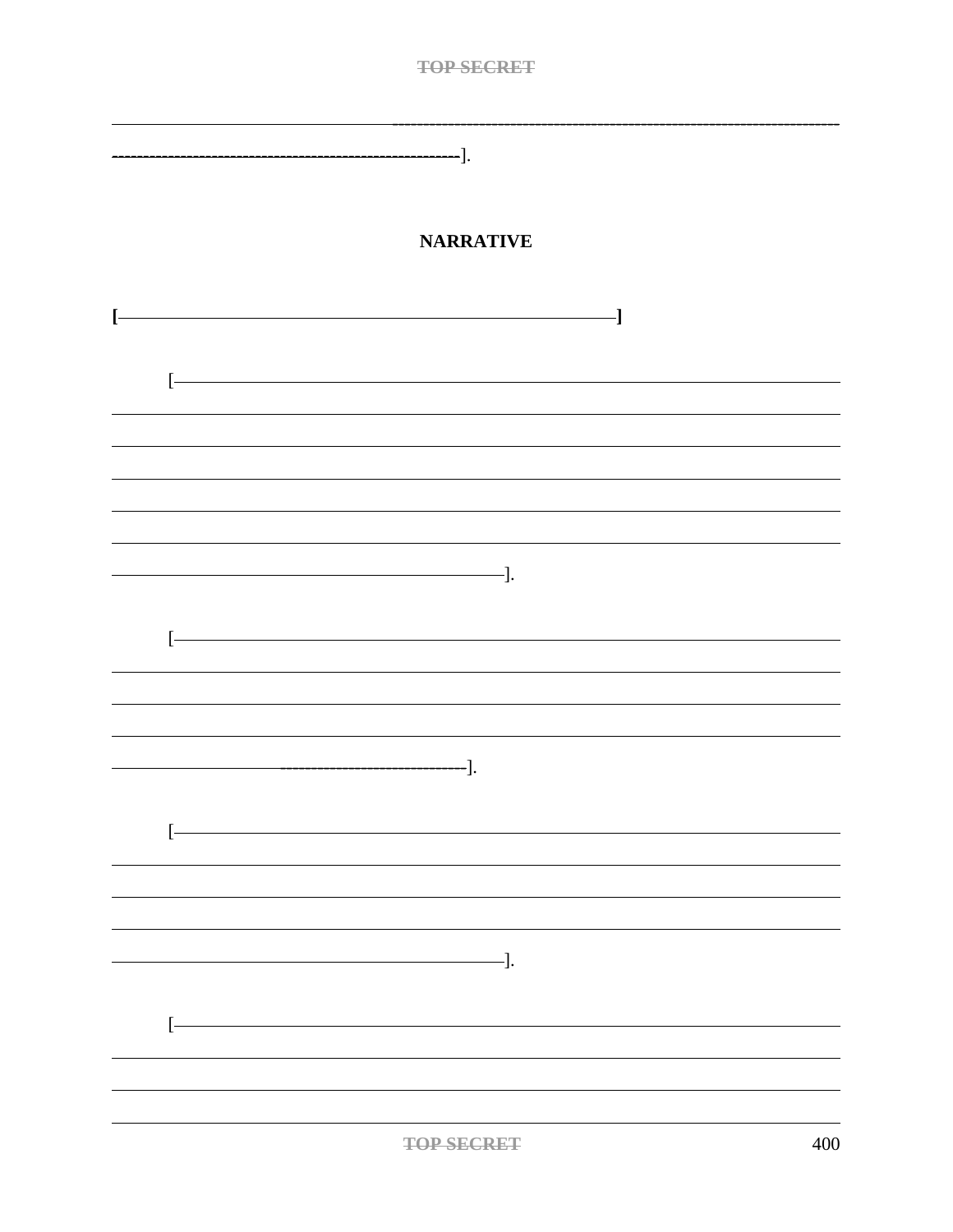| $\longrightarrow$ ]. |                                                                                                                                                                                                                                                                                                                                                                                                                                               |
|----------------------|-----------------------------------------------------------------------------------------------------------------------------------------------------------------------------------------------------------------------------------------------------------------------------------------------------------------------------------------------------------------------------------------------------------------------------------------------|
|                      |                                                                                                                                                                                                                                                                                                                                                                                                                                               |
|                      | ŀ                                                                                                                                                                                                                                                                                                                                                                                                                                             |
|                      |                                                                                                                                                                                                                                                                                                                                                                                                                                               |
|                      |                                                                                                                                                                                                                                                                                                                                                                                                                                               |
|                      |                                                                                                                                                                                                                                                                                                                                                                                                                                               |
|                      |                                                                                                                                                                                                                                                                                                                                                                                                                                               |
|                      |                                                                                                                                                                                                                                                                                                                                                                                                                                               |
|                      | -]                                                                                                                                                                                                                                                                                                                                                                                                                                            |
| Ŀ                    |                                                                                                                                                                                                                                                                                                                                                                                                                                               |
|                      | -].                                                                                                                                                                                                                                                                                                                                                                                                                                           |
|                      |                                                                                                                                                                                                                                                                                                                                                                                                                                               |
|                      | ŀ                                                                                                                                                                                                                                                                                                                                                                                                                                             |
|                      |                                                                                                                                                                                                                                                                                                                                                                                                                                               |
|                      |                                                                                                                                                                                                                                                                                                                                                                                                                                               |
|                      | ·].                                                                                                                                                                                                                                                                                                                                                                                                                                           |
|                      |                                                                                                                                                                                                                                                                                                                                                                                                                                               |
|                      |                                                                                                                                                                                                                                                                                                                                                                                                                                               |
|                      | J                                                                                                                                                                                                                                                                                                                                                                                                                                             |
|                      |                                                                                                                                                                                                                                                                                                                                                                                                                                               |
|                      | $\left[ \cdot \right] % \centering \includegraphics[width=0.8\textwidth]{images/TrDiM-Architecture.png} % \caption{The first two different values of $A$ with the same time. The second two different values of $A$ is the same time.} \label{TrDiM-Architecture} %$                                                                                                                                                                          |
|                      | $\qquad \qquad \qquad \qquad \qquad \qquad \qquad \qquad \qquad \qquad \vdots$                                                                                                                                                                                                                                                                                                                                                                |
|                      |                                                                                                                                                                                                                                                                                                                                                                                                                                               |
| $\bullet$            | $\lceil$ -                                                                                                                                                                                                                                                                                                                                                                                                                                    |
|                      |                                                                                                                                                                                                                                                                                                                                                                                                                                               |
|                      |                                                                                                                                                                                                                                                                                                                                                                                                                                               |
|                      |                                                                                                                                                                                                                                                                                                                                                                                                                                               |
|                      |                                                                                                                                                                                                                                                                                                                                                                                                                                               |
|                      | $\overline{\phantom{1}}$ = $\overline{\phantom{1}}$ = $\overline{\phantom{1}}$ = $\overline{\phantom{1}}$ = $\overline{\phantom{1}}$ = $\overline{\phantom{1}}$ = $\overline{\phantom{1}}$ = $\overline{\phantom{1}}$ = $\overline{\phantom{1}}$ = $\overline{\phantom{1}}$ = $\overline{\phantom{1}}$ = $\overline{\phantom{1}}$ = $\overline{\phantom{1}}$ = $\overline{\phantom{1}}$ = $\overline{\phantom{1}}$ = $\overline{\phantom{1}}$ |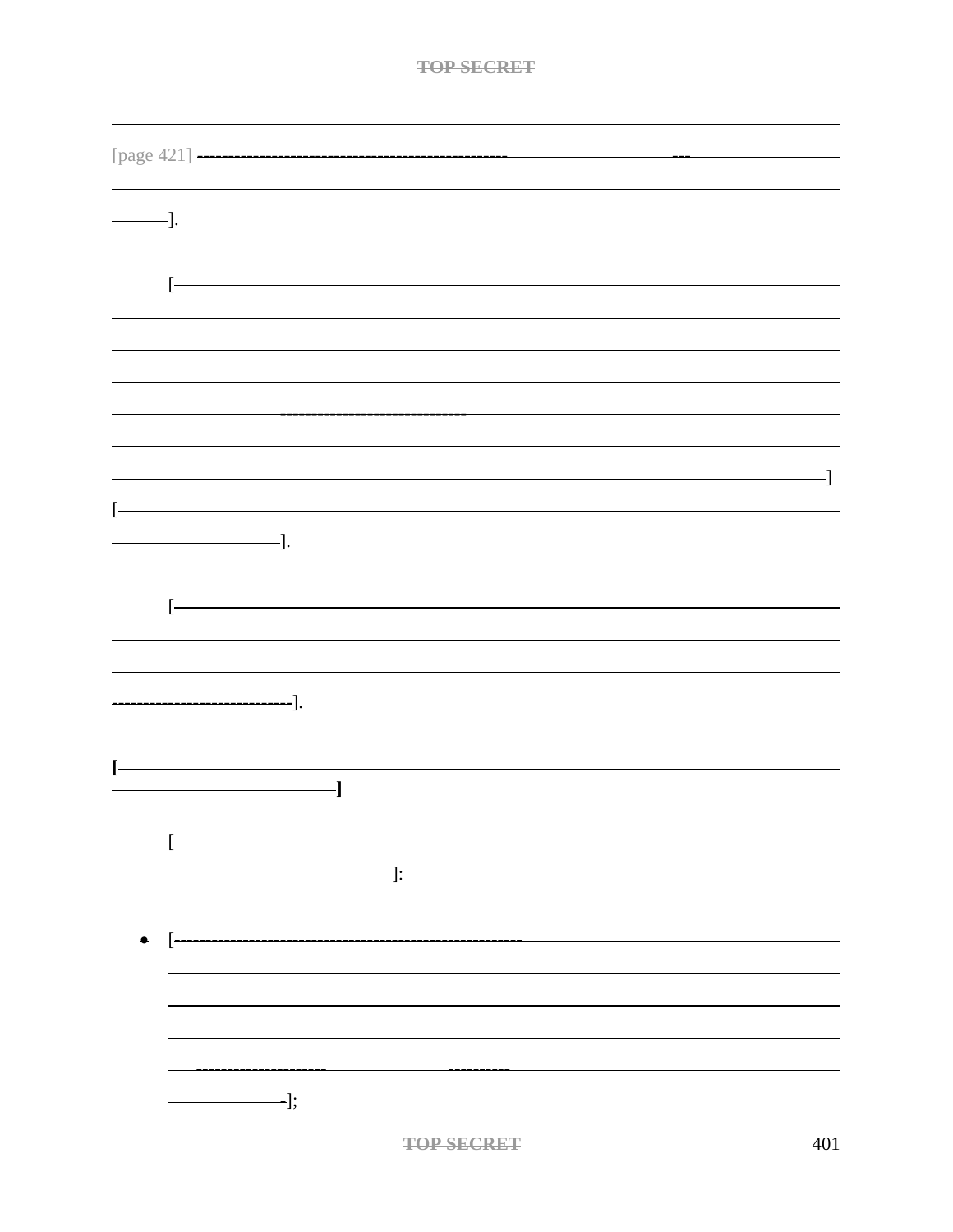| [Page 422]                                                                                                                                                                                                                                                                                                                                                                                                                                    |   |
|-----------------------------------------------------------------------------------------------------------------------------------------------------------------------------------------------------------------------------------------------------------------------------------------------------------------------------------------------------------------------------------------------------------------------------------------------|---|
| $\bullet$<br>$\lfloor$<br>$\overline{\phantom{a}}$ ; and                                                                                                                                                                                                                                                                                                                                                                                      |   |
|                                                                                                                                                                                                                                                                                                                                                                                                                                               |   |
| <u> 1989 - Johann Barn, mars an t-Amerikaansk kommunister (</u><br>$\vdash$                                                                                                                                                                                                                                                                                                                                                                   |   |
| $\overline{\phantom{iiiiiiiiiiiiiiiii}}$                                                                                                                                                                                                                                                                                                                                                                                                      |   |
|                                                                                                                                                                                                                                                                                                                                                                                                                                               |   |
|                                                                                                                                                                                                                                                                                                                                                                                                                                               |   |
| ŀ                                                                                                                                                                                                                                                                                                                                                                                                                                             |   |
|                                                                                                                                                                                                                                                                                                                                                                                                                                               |   |
|                                                                                                                                                                                                                                                                                                                                                                                                                                               |   |
|                                                                                                                                                                                                                                                                                                                                                                                                                                               |   |
|                                                                                                                                                                                                                                                                                                                                                                                                                                               |   |
|                                                                                                                                                                                                                                                                                                                                                                                                                                               |   |
|                                                                                                                                                                                                                                                                                                                                                                                                                                               |   |
| $\frac{1}{2}$                                                                                                                                                                                                                                                                                                                                                                                                                                 |   |
|                                                                                                                                                                                                                                                                                                                                                                                                                                               |   |
|                                                                                                                                                                                                                                                                                                                                                                                                                                               |   |
|                                                                                                                                                                                                                                                                                                                                                                                                                                               |   |
| $\frac{1}{\sqrt{1-\frac{1}{2}}}\cdot\frac{1}{\sqrt{1-\frac{1}{2}}}\cdot\frac{1}{\sqrt{1-\frac{1}{2}}}\cdot\frac{1}{\sqrt{1-\frac{1}{2}}}\cdot\frac{1}{\sqrt{1-\frac{1}{2}}}\cdot\frac{1}{\sqrt{1-\frac{1}{2}}}\cdot\frac{1}{\sqrt{1-\frac{1}{2}}}\cdot\frac{1}{\sqrt{1-\frac{1}{2}}}\cdot\frac{1}{\sqrt{1-\frac{1}{2}}}\cdot\frac{1}{\sqrt{1-\frac{1}{2}}}\cdot\frac{1}{\sqrt{1-\frac{1}{2}}}\cdot\frac{1}{\sqrt{1-\frac{1}{2}}}\cdot\frac{1$ |   |
| [Page 423]                                                                                                                                                                                                                                                                                                                                                                                                                                    |   |
| $\overline{[}$                                                                                                                                                                                                                                                                                                                                                                                                                                |   |
|                                                                                                                                                                                                                                                                                                                                                                                                                                               |   |
| $\frac{1}{\sqrt{2}}$                                                                                                                                                                                                                                                                                                                                                                                                                          |   |
|                                                                                                                                                                                                                                                                                                                                                                                                                                               | ╂ |
| $-$ ]."                                                                                                                                                                                                                                                                                                                                                                                                                                       |   |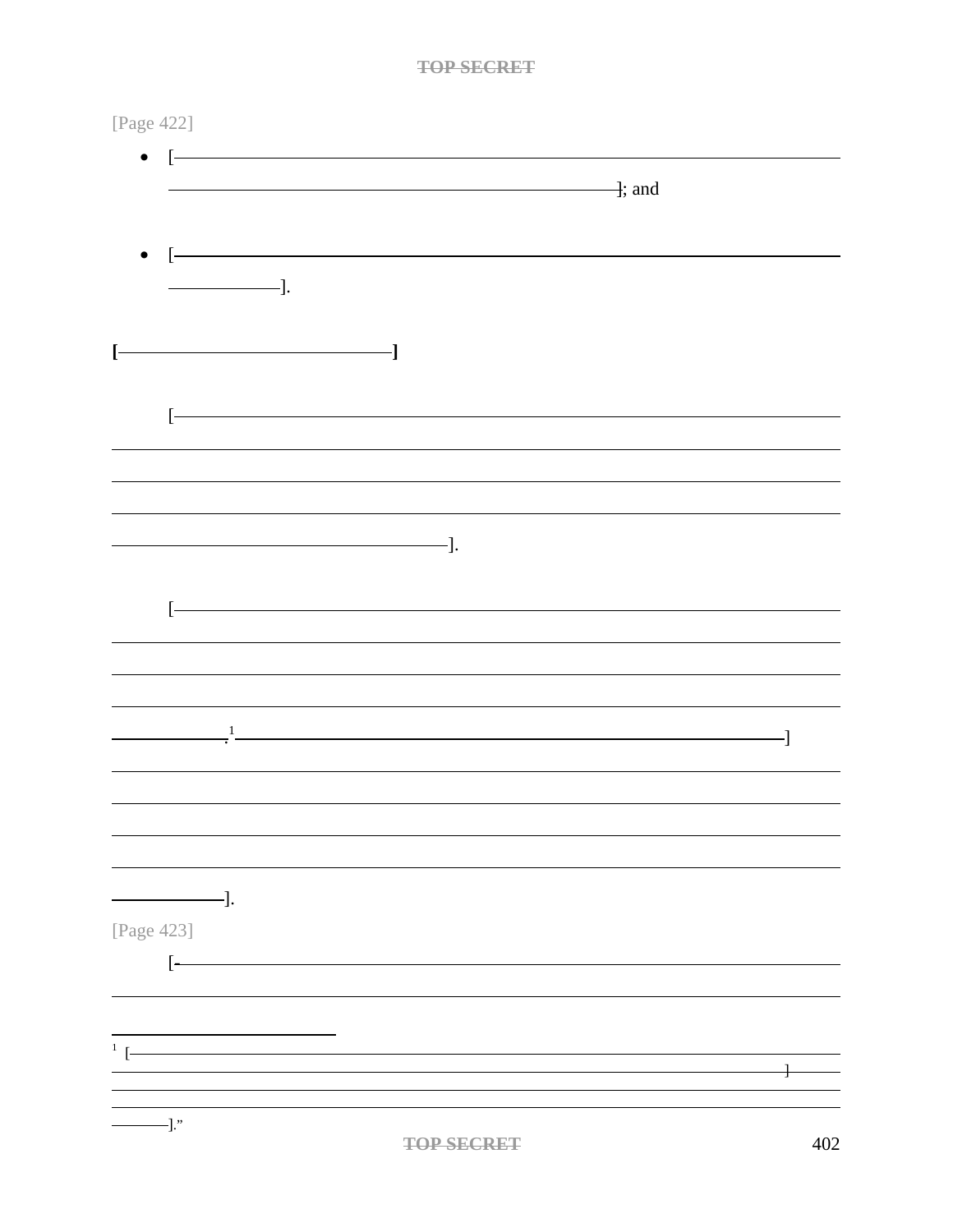|                                                                                                                                                                                                                                                                                                                                                                                                                                               | $\qquad \qquad \qquad$ $\qquad \qquad$ $\qquad$ $\qquad$ $\qquad$ $\qquad$ $\qquad$ $\qquad$ $\qquad$ $\qquad$ $\qquad$ $\qquad$ $\qquad$ $\qquad$ $\qquad$ $\qquad$ $\qquad$ $\qquad$ $\qquad$ $\qquad$ $\qquad$ $\qquad$ $\qquad$ $\qquad$ $\qquad$ $\qquad$ $\qquad$ $\qquad$ $\qquad$ $\qquad$ $\qquad$ $\qquad$ $\qquad$ $\qquad$ $\qquad$ $\$                              |  |
|-----------------------------------------------------------------------------------------------------------------------------------------------------------------------------------------------------------------------------------------------------------------------------------------------------------------------------------------------------------------------------------------------------------------------------------------------|----------------------------------------------------------------------------------------------------------------------------------------------------------------------------------------------------------------------------------------------------------------------------------------------------------------------------------------------------------------------------------|--|
|                                                                                                                                                                                                                                                                                                                                                                                                                                               |                                                                                                                                                                                                                                                                                                                                                                                  |  |
| $\overline{\phantom{a}}$ = $\overline{\phantom{a}}$ = $\overline{\phantom{a}}$ = $\overline{\phantom{a}}$ = $\overline{\phantom{a}}$ = $\overline{\phantom{a}}$ = $\overline{\phantom{a}}$ = $\overline{\phantom{a}}$ = $\overline{\phantom{a}}$ = $\overline{\phantom{a}}$ = $\overline{\phantom{a}}$ = $\overline{\phantom{a}}$ = $\overline{\phantom{a}}$ = $\overline{\phantom{a}}$ = $\overline{\phantom{a}}$ = $\overline{\phantom{a}}$ |                                                                                                                                                                                                                                                                                                                                                                                  |  |
|                                                                                                                                                                                                                                                                                                                                                                                                                                               |                                                                                                                                                                                                                                                                                                                                                                                  |  |
|                                                                                                                                                                                                                                                                                                                                                                                                                                               | $\bullet \quad \boxed{\hspace{2cm} \rule{2.2cm}{0.15mm} \hspace{2.15mm} }$                                                                                                                                                                                                                                                                                                       |  |
|                                                                                                                                                                                                                                                                                                                                                                                                                                               |                                                                                                                                                                                                                                                                                                                                                                                  |  |
|                                                                                                                                                                                                                                                                                                                                                                                                                                               | $\bullet \quad \boxed{\begin{picture}(20,10) \put(0,0){\dashbox{0.5}(10,0){ }} \put(15,0){\dashbox{0.5}(10,0){ }} \put(15,0){\dashbox{0.5}(10,0){ }} \put(15,0){\dashbox{0.5}(10,0){ }} \put(15,0){\dashbox{0.5}(10,0){ }} \put(15,0){\dashbox{0.5}(10,0){ }} \put(15,0){\dashbox{0.5}(10,0){ }} \put(15,0){\dashbox{0.5}(10,0){ }} \put(15,0){\dashbox{0.5}(10,0){ }} \put(15,$ |  |
|                                                                                                                                                                                                                                                                                                                                                                                                                                               |                                                                                                                                                                                                                                                                                                                                                                                  |  |
|                                                                                                                                                                                                                                                                                                                                                                                                                                               | $\begin{tabular}{c} \bf 4 & \begin{tabular}{ c c c c } \cline{1-5} \quad \quad & \quad \quad & \quad \quad & \quad \quad \\ \cline{1-5} \quad \quad & \quad \quad & \quad \quad & \quad \quad \\ \cline{1-5} \end{tabular} \end{tabular} \end{tabular}$                                                                                                                          |  |
| $\frac{1}{\sqrt{1-\frac{1}{2}}}$                                                                                                                                                                                                                                                                                                                                                                                                              |                                                                                                                                                                                                                                                                                                                                                                                  |  |
| $\bullet \quad \boxed{\hspace{1.5cm}}$                                                                                                                                                                                                                                                                                                                                                                                                        |                                                                                                                                                                                                                                                                                                                                                                                  |  |
|                                                                                                                                                                                                                                                                                                                                                                                                                                               |                                                                                                                                                                                                                                                                                                                                                                                  |  |
|                                                                                                                                                                                                                                                                                                                                                                                                                                               |                                                                                                                                                                                                                                                                                                                                                                                  |  |
|                                                                                                                                                                                                                                                                                                                                                                                                                                               |                                                                                                                                                                                                                                                                                                                                                                                  |  |
| -].                                                                                                                                                                                                                                                                                                                                                                                                                                           |                                                                                                                                                                                                                                                                                                                                                                                  |  |
|                                                                                                                                                                                                                                                                                                                                                                                                                                               |                                                                                                                                                                                                                                                                                                                                                                                  |  |
| F                                                                                                                                                                                                                                                                                                                                                                                                                                             |                                                                                                                                                                                                                                                                                                                                                                                  |  |
|                                                                                                                                                                                                                                                                                                                                                                                                                                               |                                                                                                                                                                                                                                                                                                                                                                                  |  |
|                                                                                                                                                                                                                                                                                                                                                                                                                                               |                                                                                                                                                                                                                                                                                                                                                                                  |  |
|                                                                                                                                                                                                                                                                                                                                                                                                                                               |                                                                                                                                                                                                                                                                                                                                                                                  |  |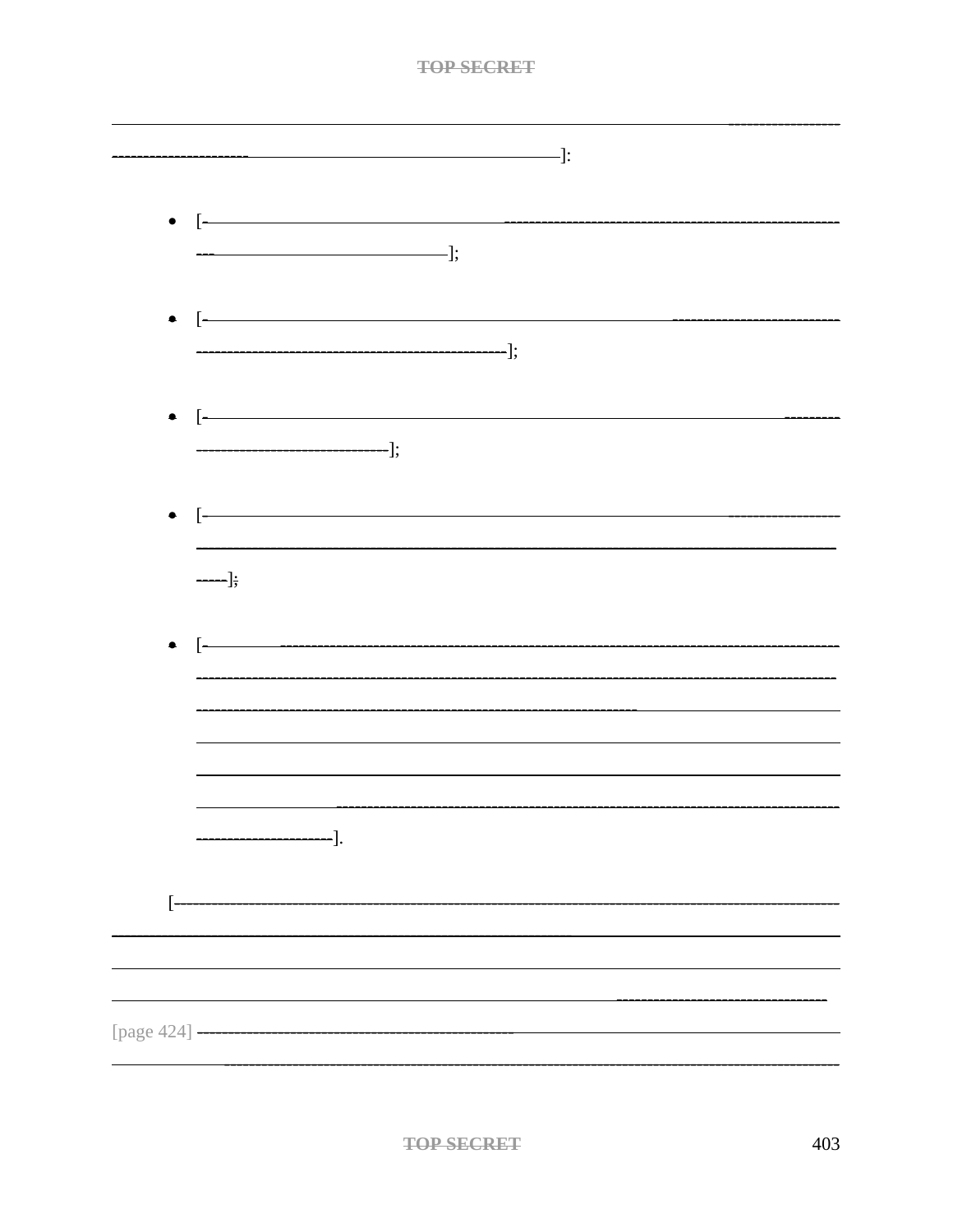|                   | $\overline{\phantom{a}}$ .                                                 |
|-------------------|----------------------------------------------------------------------------|
| $\boxed{-}$       |                                                                            |
|                   |                                                                            |
|                   | $\overline{\phantom{a}}$ :<br>[ <del>-------------------------------</del> |
|                   |                                                                            |
| $\left[ -\right]$ |                                                                            |
|                   |                                                                            |
|                   |                                                                            |
|                   |                                                                            |
|                   | $\overline{\phantom{a}}$ .                                                 |
|                   |                                                                            |
|                   |                                                                            |
|                   |                                                                            |
|                   | $-$ ].                                                                     |
| [Page 425]        |                                                                            |
|                   | $-\qquad \qquad \blacksquare$                                              |
|                   | -].                                                                        |
|                   |                                                                            |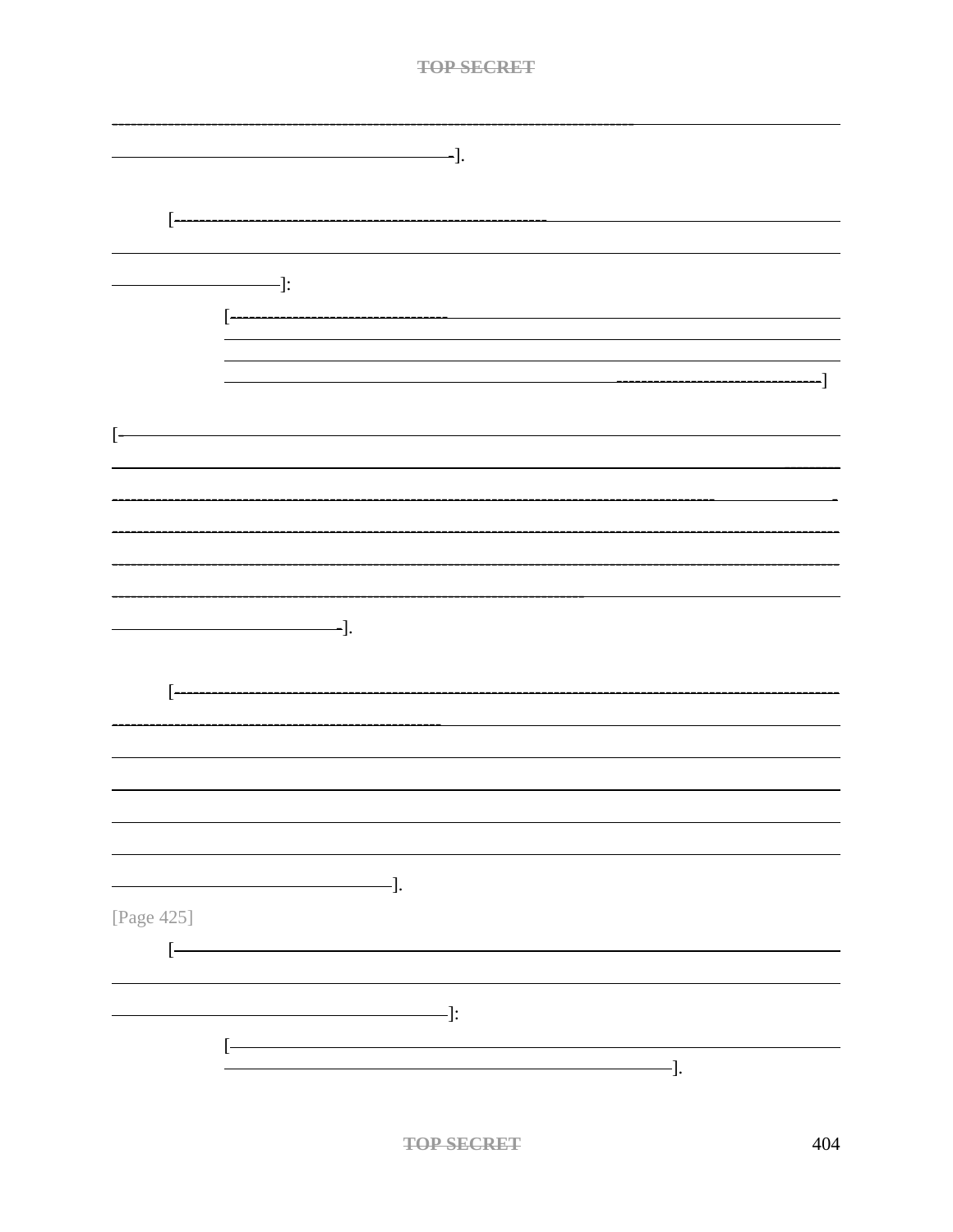|            | <b>TOP SECRET</b>                      |     |
|------------|----------------------------------------|-----|
|            |                                        |     |
| ŀ          |                                        |     |
|            |                                        |     |
|            |                                        |     |
| -1         |                                        |     |
|            |                                        |     |
| $\Gamma$   |                                        |     |
|            |                                        |     |
|            |                                        |     |
|            |                                        |     |
|            |                                        |     |
|            |                                        |     |
|            |                                        |     |
|            |                                        |     |
|            |                                        |     |
|            |                                        |     |
|            | $\overline{\phantom{iiiiiiiiiiiiiii}}$ |     |
|            |                                        |     |
|            |                                        |     |
| $\lbrack$  |                                        |     |
|            |                                        |     |
|            |                                        |     |
|            |                                        |     |
|            |                                        |     |
|            |                                        |     |
|            |                                        |     |
|            |                                        |     |
|            |                                        | -]. |
| [Page 426] |                                        |     |
|            |                                        |     |
| $[$        |                                        |     |
|            |                                        |     |
|            |                                        |     |
|            |                                        |     |
|            |                                        |     |
|            | $-$ ].                                 |     |
|            | <b>TOP SECRET</b>                      | 405 |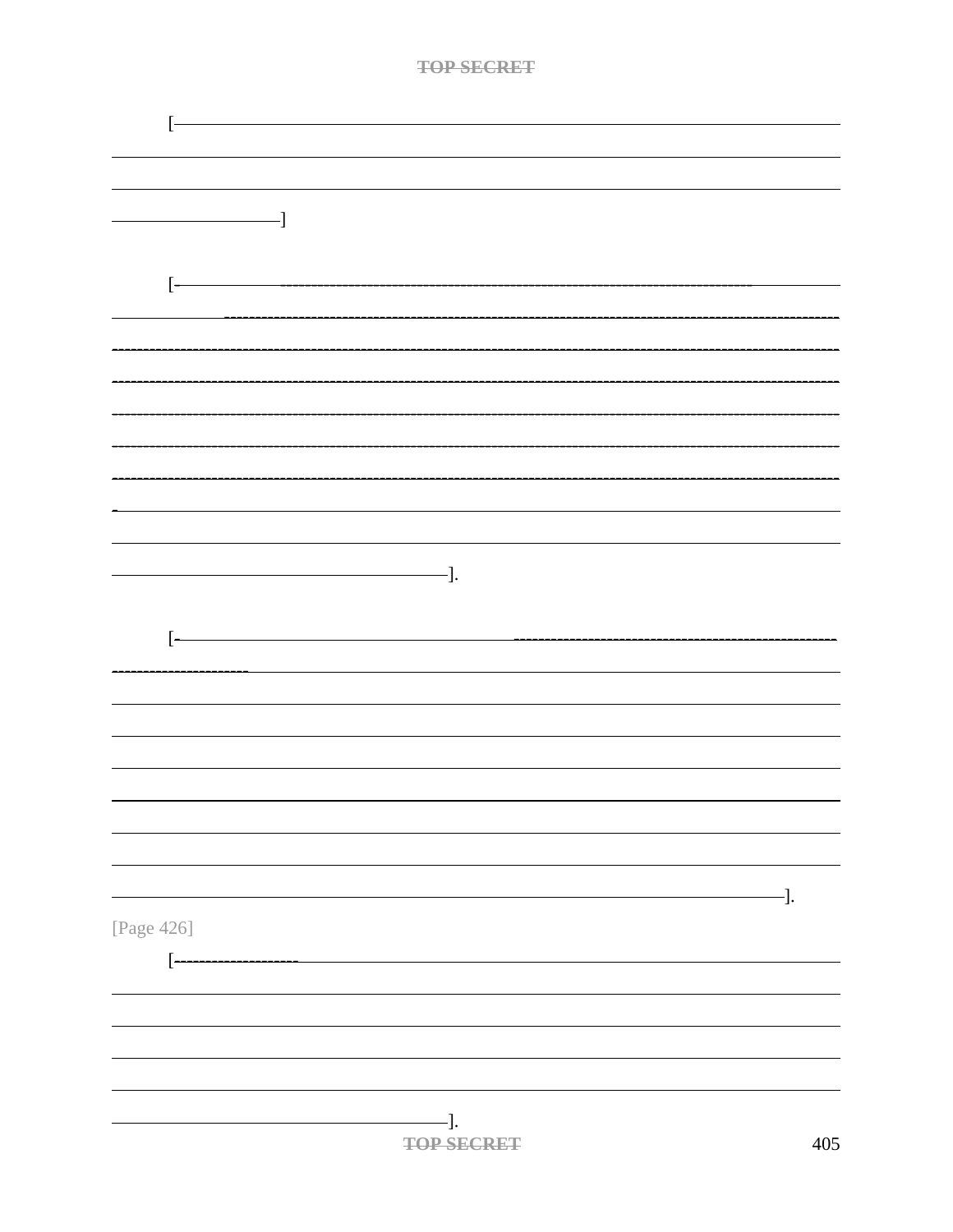|            | The Joint Inquiry also found, [-                                                                                                                                                                                                                                                                                                                                                                                                                                                |  |
|------------|---------------------------------------------------------------------------------------------------------------------------------------------------------------------------------------------------------------------------------------------------------------------------------------------------------------------------------------------------------------------------------------------------------------------------------------------------------------------------------|--|
|            |                                                                                                                                                                                                                                                                                                                                                                                                                                                                                 |  |
|            |                                                                                                                                                                                                                                                                                                                                                                                                                                                                                 |  |
|            |                                                                                                                                                                                                                                                                                                                                                                                                                                                                                 |  |
|            |                                                                                                                                                                                                                                                                                                                                                                                                                                                                                 |  |
| $\bullet$  |                                                                                                                                                                                                                                                                                                                                                                                                                                                                                 |  |
|            |                                                                                                                                                                                                                                                                                                                                                                                                                                                                                 |  |
|            |                                                                                                                                                                                                                                                                                                                                                                                                                                                                                 |  |
|            |                                                                                                                                                                                                                                                                                                                                                                                                                                                                                 |  |
|            |                                                                                                                                                                                                                                                                                                                                                                                                                                                                                 |  |
|            |                                                                                                                                                                                                                                                                                                                                                                                                                                                                                 |  |
|            |                                                                                                                                                                                                                                                                                                                                                                                                                                                                                 |  |
| $\bullet$  |                                                                                                                                                                                                                                                                                                                                                                                                                                                                                 |  |
|            |                                                                                                                                                                                                                                                                                                                                                                                                                                                                                 |  |
|            |                                                                                                                                                                                                                                                                                                                                                                                                                                                                                 |  |
|            |                                                                                                                                                                                                                                                                                                                                                                                                                                                                                 |  |
|            |                                                                                                                                                                                                                                                                                                                                                                                                                                                                                 |  |
|            |                                                                                                                                                                                                                                                                                                                                                                                                                                                                                 |  |
|            |                                                                                                                                                                                                                                                                                                                                                                                                                                                                                 |  |
|            |                                                                                                                                                                                                                                                                                                                                                                                                                                                                                 |  |
|            | $\overline{\phantom{iiiiiiiiiiiiiiiii}}$                                                                                                                                                                                                                                                                                                                                                                                                                                        |  |
|            |                                                                                                                                                                                                                                                                                                                                                                                                                                                                                 |  |
|            |                                                                                                                                                                                                                                                                                                                                                                                                                                                                                 |  |
| $\bullet$  |                                                                                                                                                                                                                                                                                                                                                                                                                                                                                 |  |
|            | $\qquad \qquad \qquad$ $\qquad \qquad$ $\qquad$ $\qquad$ $\qquad$ $\qquad$ $\qquad$ $\qquad$ $\qquad$ $\qquad$ $\qquad$ $\qquad$ $\qquad$ $\qquad$ $\qquad$ $\qquad$ $\qquad$ $\qquad$ $\qquad$ $\qquad$ $\qquad$ $\qquad$ $\qquad$ $\qquad$ $\qquad$ $\qquad$ $\qquad$ $\qquad$ $\qquad$ $\qquad$ $\qquad$ $\qquad$ $\qquad$ $\qquad$ $\qquad$ $\$                                                                                                                             |  |
|            |                                                                                                                                                                                                                                                                                                                                                                                                                                                                                 |  |
|            |                                                                                                                                                                                                                                                                                                                                                                                                                                                                                 |  |
|            |                                                                                                                                                                                                                                                                                                                                                                                                                                                                                 |  |
| $\bullet$  |                                                                                                                                                                                                                                                                                                                                                                                                                                                                                 |  |
|            | $\overline{\phantom{a}}$ $\overline{\phantom{a}}$ $\overline{\phantom{a}}$ $\overline{\phantom{a}}$ $\overline{\phantom{a}}$ $\overline{\phantom{a}}$ $\overline{\phantom{a}}$ $\overline{\phantom{a}}$ $\overline{\phantom{a}}$ $\overline{\phantom{a}}$ $\overline{\phantom{a}}$ $\overline{\phantom{a}}$ $\overline{\phantom{a}}$ $\overline{\phantom{a}}$ $\overline{\phantom{a}}$ $\overline{\phantom{a}}$ $\overline{\phantom{a}}$ $\overline{\phantom{a}}$ $\overline{\$ |  |
|            |                                                                                                                                                                                                                                                                                                                                                                                                                                                                                 |  |
| [Page 427] |                                                                                                                                                                                                                                                                                                                                                                                                                                                                                 |  |
|            |                                                                                                                                                                                                                                                                                                                                                                                                                                                                                 |  |
|            |                                                                                                                                                                                                                                                                                                                                                                                                                                                                                 |  |
|            |                                                                                                                                                                                                                                                                                                                                                                                                                                                                                 |  |
|            |                                                                                                                                                                                                                                                                                                                                                                                                                                                                                 |  |
|            |                                                                                                                                                                                                                                                                                                                                                                                                                                                                                 |  |
|            | $-\hspace{-.05in}-\hspace{-.05in}].$                                                                                                                                                                                                                                                                                                                                                                                                                                            |  |
|            |                                                                                                                                                                                                                                                                                                                                                                                                                                                                                 |  |
|            |                                                                                                                                                                                                                                                                                                                                                                                                                                                                                 |  |
|            |                                                                                                                                                                                                                                                                                                                                                                                                                                                                                 |  |
|            |                                                                                                                                                                                                                                                                                                                                                                                                                                                                                 |  |
|            |                                                                                                                                                                                                                                                                                                                                                                                                                                                                                 |  |
|            |                                                                                                                                                                                                                                                                                                                                                                                                                                                                                 |  |
|            |                                                                                                                                                                                                                                                                                                                                                                                                                                                                                 |  |
|            |                                                                                                                                                                                                                                                                                                                                                                                                                                                                                 |  |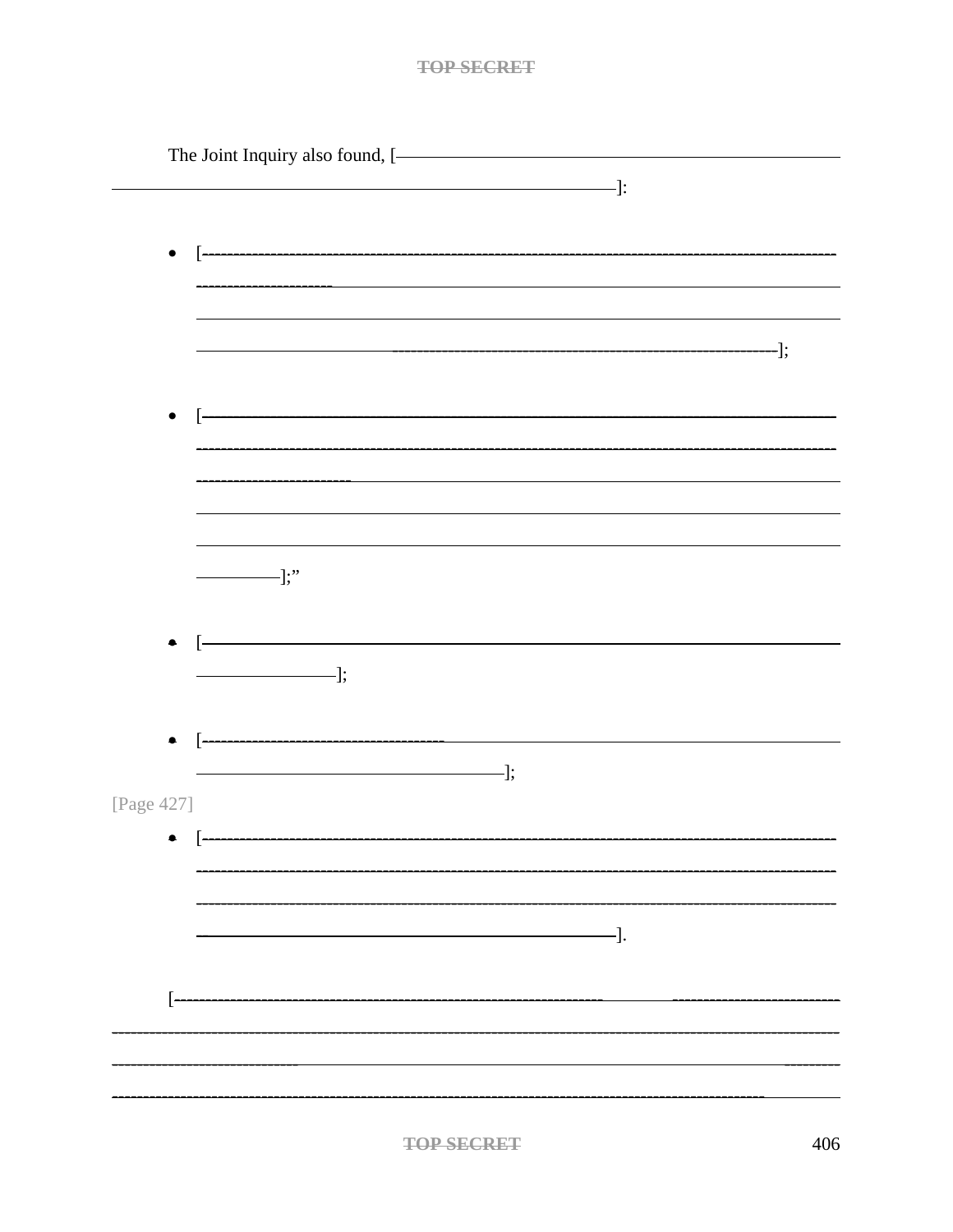|                   | <b>TOP SECRET</b>                                                                                                                                                                                                                                                                                                                                                                                                                             |     |
|-------------------|-----------------------------------------------------------------------------------------------------------------------------------------------------------------------------------------------------------------------------------------------------------------------------------------------------------------------------------------------------------------------------------------------------------------------------------------------|-----|
|                   |                                                                                                                                                                                                                                                                                                                                                                                                                                               |     |
|                   |                                                                                                                                                                                                                                                                                                                                                                                                                                               |     |
|                   |                                                                                                                                                                                                                                                                                                                                                                                                                                               |     |
|                   |                                                                                                                                                                                                                                                                                                                                                                                                                                               |     |
|                   | $\frac{1}{\sqrt{1-\frac{1}{2}}}\cdot\frac{1}{\sqrt{1-\frac{1}{2}}}\cdot\frac{1}{\sqrt{1-\frac{1}{2}}}\cdot\frac{1}{\sqrt{1-\frac{1}{2}}}\cdot\frac{1}{\sqrt{1-\frac{1}{2}}}\cdot\frac{1}{\sqrt{1-\frac{1}{2}}}\cdot\frac{1}{\sqrt{1-\frac{1}{2}}}\cdot\frac{1}{\sqrt{1-\frac{1}{2}}}\cdot\frac{1}{\sqrt{1-\frac{1}{2}}}\cdot\frac{1}{\sqrt{1-\frac{1}{2}}}\cdot\frac{1}{\sqrt{1-\frac{1}{2}}}\cdot\frac{1}{\sqrt{1-\frac{1}{2}}}\cdot\frac{1$ |     |
|                   |                                                                                                                                                                                                                                                                                                                                                                                                                                               |     |
| ŀ                 |                                                                                                                                                                                                                                                                                                                                                                                                                                               |     |
|                   |                                                                                                                                                                                                                                                                                                                                                                                                                                               |     |
|                   |                                                                                                                                                                                                                                                                                                                                                                                                                                               |     |
|                   |                                                                                                                                                                                                                                                                                                                                                                                                                                               |     |
|                   |                                                                                                                                                                                                                                                                                                                                                                                                                                               |     |
|                   |                                                                                                                                                                                                                                                                                                                                                                                                                                               |     |
|                   |                                                                                                                                                                                                                                                                                                                                                                                                                                               |     |
|                   |                                                                                                                                                                                                                                                                                                                                                                                                                                               |     |
|                   |                                                                                                                                                                                                                                                                                                                                                                                                                                               |     |
|                   |                                                                                                                                                                                                                                                                                                                                                                                                                                               |     |
|                   |                                                                                                                                                                                                                                                                                                                                                                                                                                               |     |
|                   |                                                                                                                                                                                                                                                                                                                                                                                                                                               | -]. |
|                   |                                                                                                                                                                                                                                                                                                                                                                                                                                               |     |
|                   |                                                                                                                                                                                                                                                                                                                                                                                                                                               |     |
| ŀ                 |                                                                                                                                                                                                                                                                                                                                                                                                                                               |     |
|                   |                                                                                                                                                                                                                                                                                                                                                                                                                                               |     |
|                   |                                                                                                                                                                                                                                                                                                                                                                                                                                               |     |
|                   |                                                                                                                                                                                                                                                                                                                                                                                                                                               |     |
|                   |                                                                                                                                                                                                                                                                                                                                                                                                                                               |     |
|                   |                                                                                                                                                                                                                                                                                                                                                                                                                                               |     |
| [Page 428]        |                                                                                                                                                                                                                                                                                                                                                                                                                                               |     |
| $\left[ -\right]$ |                                                                                                                                                                                                                                                                                                                                                                                                                                               |     |
| —————————]:       |                                                                                                                                                                                                                                                                                                                                                                                                                                               |     |
|                   |                                                                                                                                                                                                                                                                                                                                                                                                                                               |     |
| $[$               |                                                                                                                                                                                                                                                                                                                                                                                                                                               |     |
|                   |                                                                                                                                                                                                                                                                                                                                                                                                                                               |     |
|                   |                                                                                                                                                                                                                                                                                                                                                                                                                                               |     |
|                   |                                                                                                                                                                                                                                                                                                                                                                                                                                               |     |
|                   |                                                                                                                                                                                                                                                                                                                                                                                                                                               |     |
|                   |                                                                                                                                                                                                                                                                                                                                                                                                                                               |     |
|                   |                                                                                                                                                                                                                                                                                                                                                                                                                                               |     |
|                   | -].                                                                                                                                                                                                                                                                                                                                                                                                                                           |     |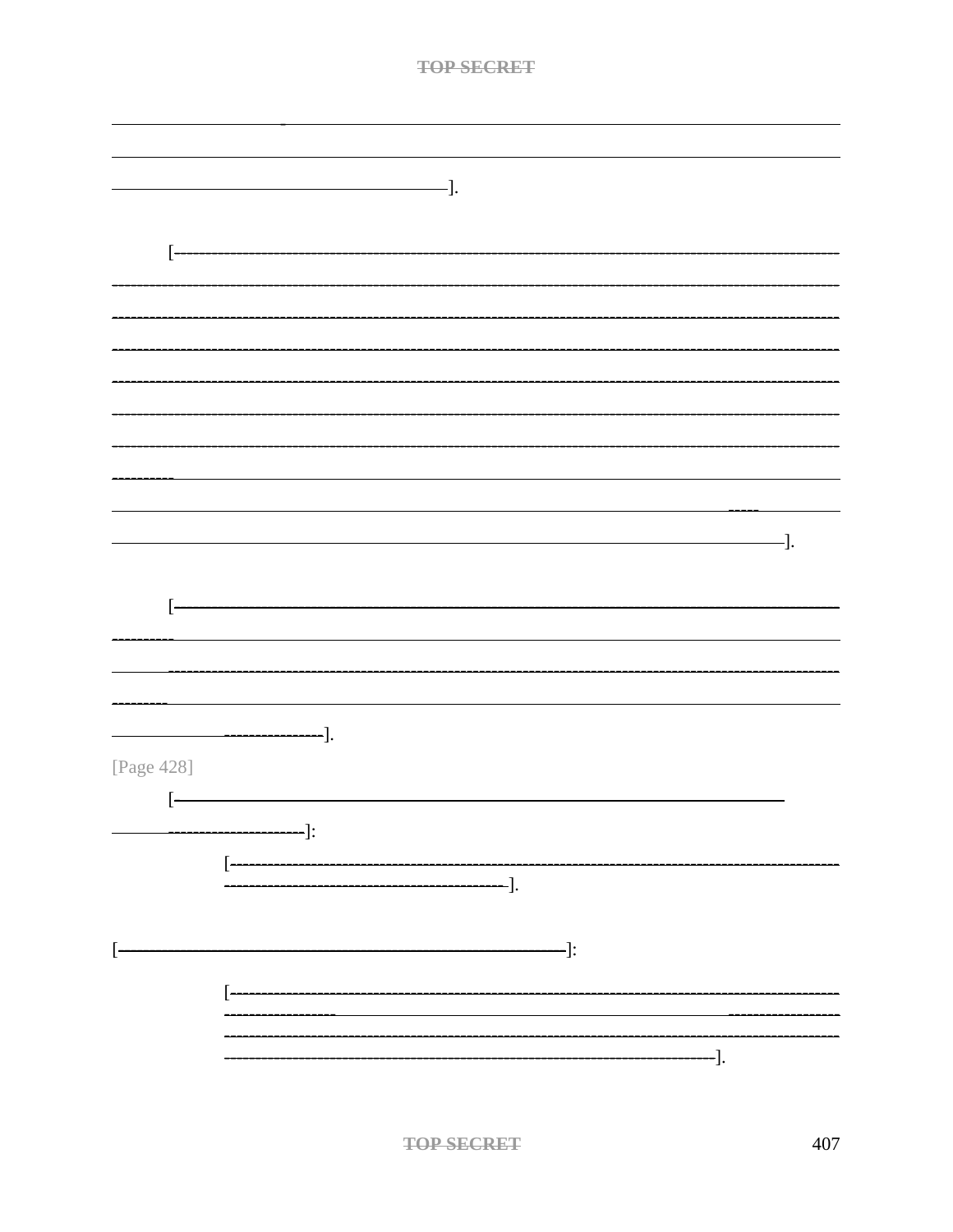|   | ŀ                                        |  |
|---|------------------------------------------|--|
|   |                                          |  |
|   |                                          |  |
|   |                                          |  |
|   | -]                                       |  |
|   |                                          |  |
| ŀ |                                          |  |
|   |                                          |  |
|   |                                          |  |
|   |                                          |  |
|   |                                          |  |
|   |                                          |  |
|   |                                          |  |
|   |                                          |  |
|   |                                          |  |
|   |                                          |  |
|   |                                          |  |
|   |                                          |  |
|   |                                          |  |
|   |                                          |  |
|   | ŀ                                        |  |
|   |                                          |  |
|   |                                          |  |
|   |                                          |  |
|   |                                          |  |
|   |                                          |  |
|   | <b>Example 1</b> Page                    |  |
|   | $-429$ ] $-$                             |  |
|   |                                          |  |
|   |                                          |  |
|   | $\overline{\phantom{iiiiiiiiiiiiiii}}$ . |  |
|   |                                          |  |
|   | $\left[ -\right]$                        |  |
|   |                                          |  |
|   |                                          |  |
|   |                                          |  |
|   |                                          |  |
|   |                                          |  |
|   |                                          |  |
|   |                                          |  |
|   |                                          |  |
|   |                                          |  |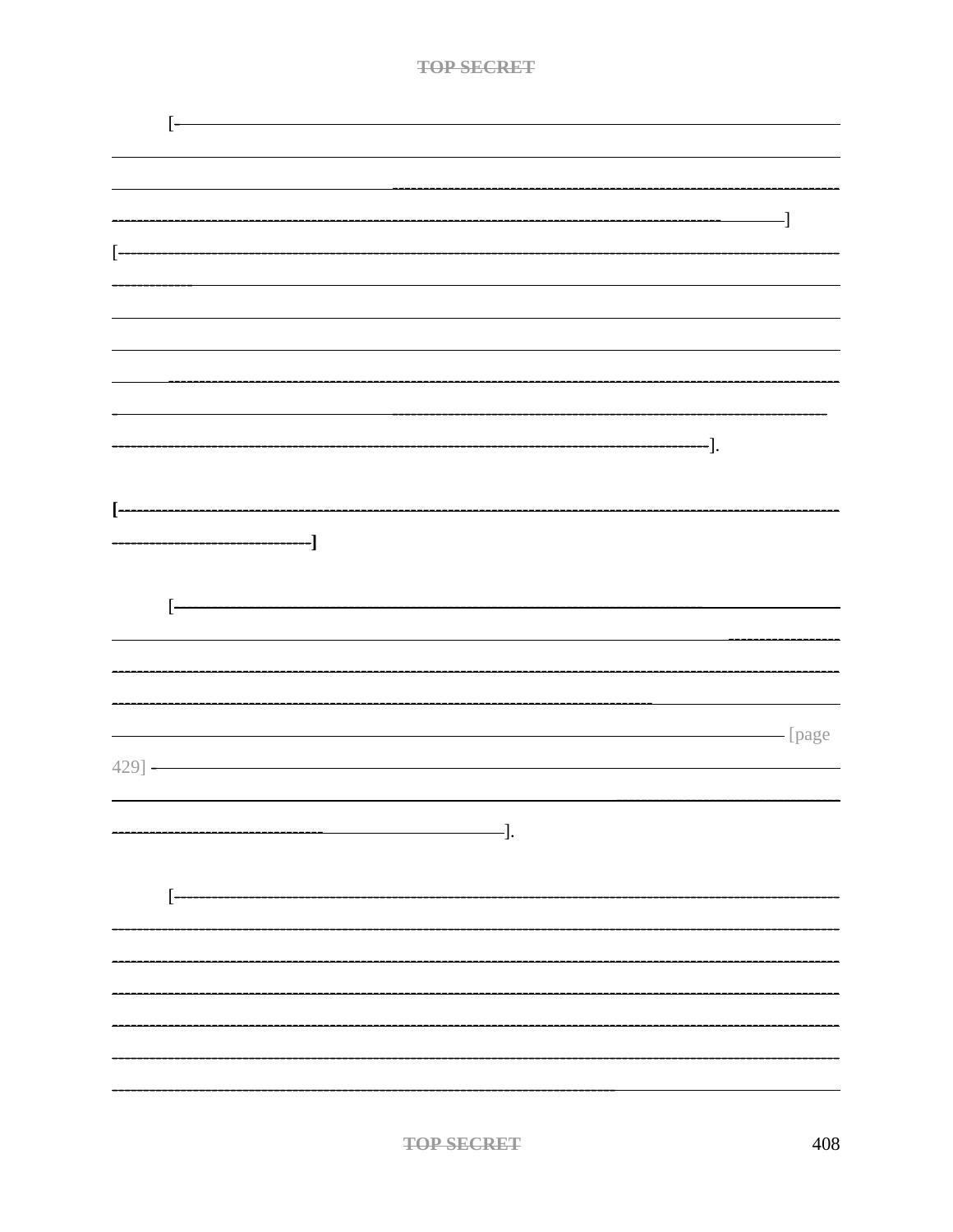| ı |  |
|---|--|
|   |  |

| $-\hspace{-.05in}-\hspace{-.05in}].$ |
|--------------------------------------|
|                                      |
| $[$                                  |
|                                      |
|                                      |
|                                      |
|                                      |
|                                      |
|                                      |
|                                      |
|                                      |
|                                      |
| -].                                  |
|                                      |
| $[$                                  |
|                                      |
|                                      |
| [Page 430]                           |
| $[ -$                                |
|                                      |
|                                      |
|                                      |
|                                      |
|                                      |
|                                      |
| $\overline{\phantom{a}}$ .           |
|                                      |
| $\mathsf{L}$                         |
|                                      |
|                                      |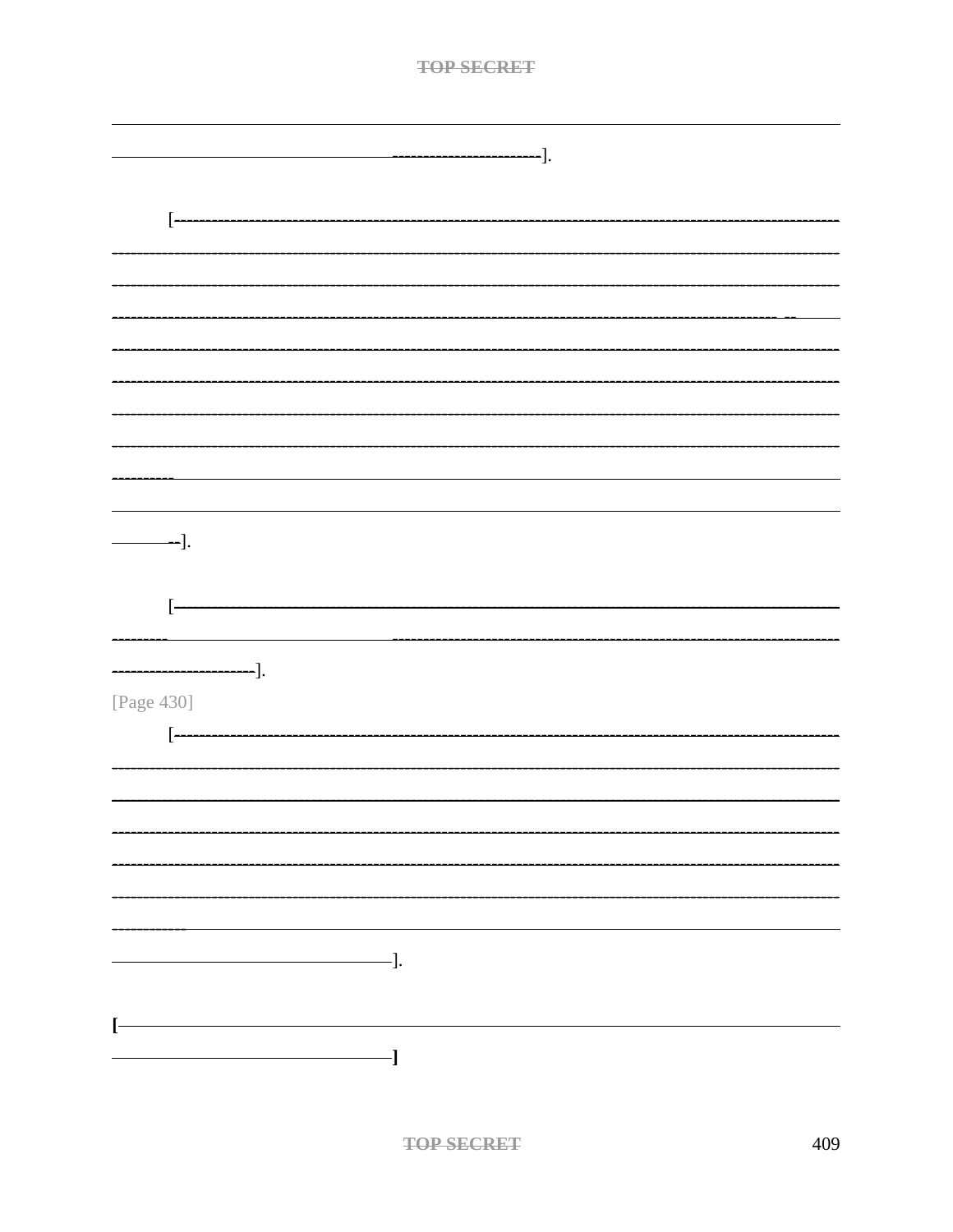| $T \cap D$ $C1$ | <b>LADET</b> |
|-----------------|--------------|
|                 |              |

|           | ŀ                               |  |
|-----------|---------------------------------|--|
|           |                                 |  |
|           |                                 |  |
|           |                                 |  |
|           |                                 |  |
|           |                                 |  |
|           |                                 |  |
|           |                                 |  |
|           |                                 |  |
|           |                                 |  |
|           |                                 |  |
|           | $\left[ -\right.$               |  |
|           |                                 |  |
|           |                                 |  |
|           |                                 |  |
|           |                                 |  |
|           | $\qquad \qquad \qquad -].$      |  |
|           |                                 |  |
|           | $\begin{bmatrix} \end{bmatrix}$ |  |
|           |                                 |  |
|           |                                 |  |
|           |                                 |  |
|           | Page                            |  |
|           |                                 |  |
| $431$ ] - |                                 |  |
|           |                                 |  |
|           |                                 |  |
|           | $\qquad \qquad \qquad -].$      |  |
|           |                                 |  |
|           |                                 |  |
|           | $[ -$                           |  |
|           |                                 |  |
|           |                                 |  |
|           |                                 |  |
|           |                                 |  |
|           |                                 |  |
|           |                                 |  |
|           |                                 |  |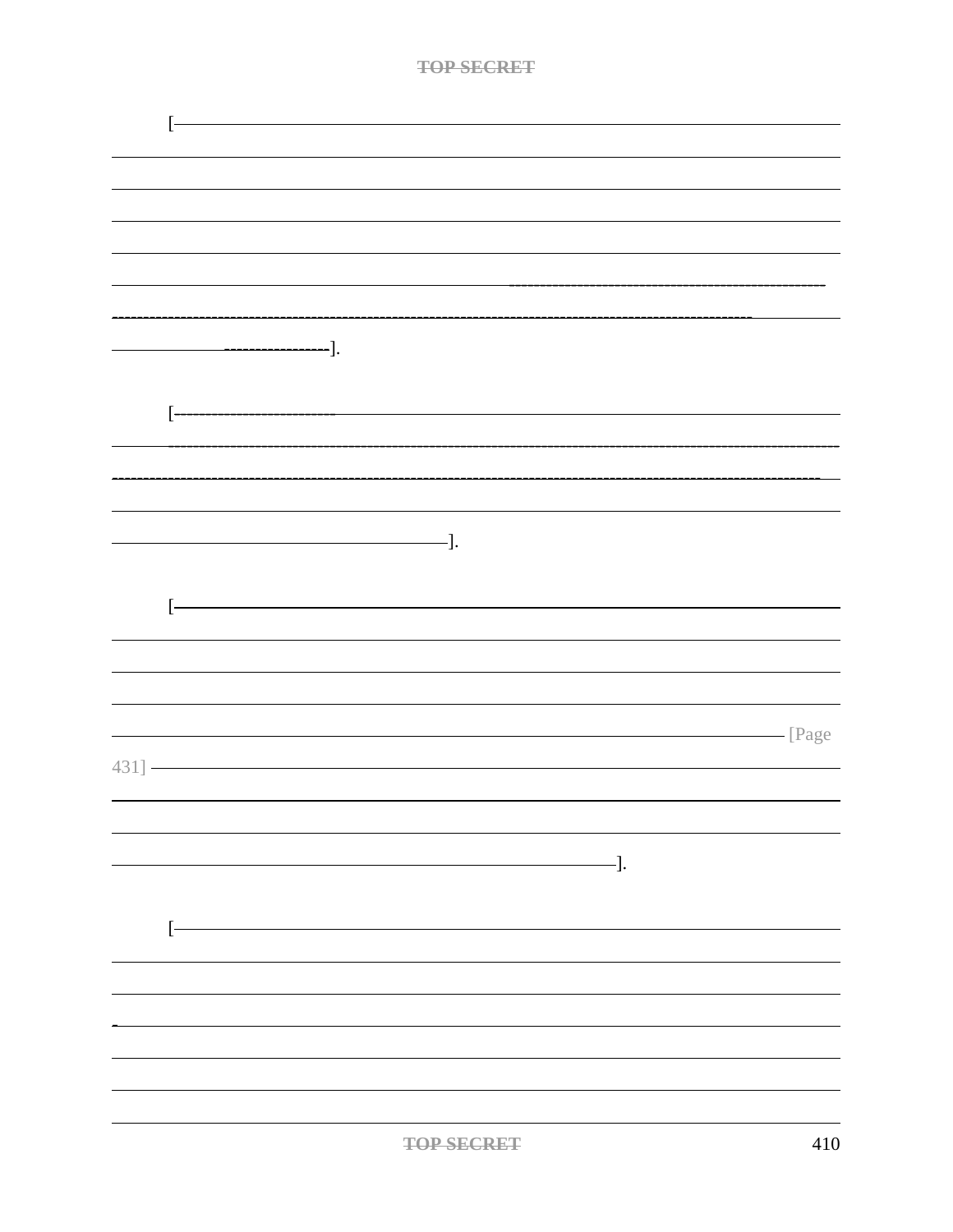| тор сесрет |  |
|------------|--|
| .          |  |

|     | ┨                     |                                                                                                                                                                                                                                                                                                                                                   |    |     |
|-----|-----------------------|---------------------------------------------------------------------------------------------------------------------------------------------------------------------------------------------------------------------------------------------------------------------------------------------------------------------------------------------------|----|-----|
|     |                       |                                                                                                                                                                                                                                                                                                                                                   |    |     |
|     |                       |                                                                                                                                                                                                                                                                                                                                                   |    |     |
| $[$ |                       |                                                                                                                                                                                                                                                                                                                                                   |    |     |
|     |                       |                                                                                                                                                                                                                                                                                                                                                   |    |     |
|     |                       |                                                                                                                                                                                                                                                                                                                                                   |    |     |
|     |                       |                                                                                                                                                                                                                                                                                                                                                   |    |     |
|     |                       |                                                                                                                                                                                                                                                                                                                                                   |    |     |
|     |                       |                                                                                                                                                                                                                                                                                                                                                   |    |     |
|     |                       |                                                                                                                                                                                                                                                                                                                                                   |    |     |
|     |                       |                                                                                                                                                                                                                                                                                                                                                   |    | ·]. |
|     |                       |                                                                                                                                                                                                                                                                                                                                                   |    |     |
| ŀ   |                       |                                                                                                                                                                                                                                                                                                                                                   |    |     |
|     |                       |                                                                                                                                                                                                                                                                                                                                                   |    |     |
|     |                       |                                                                                                                                                                                                                                                                                                                                                   |    |     |
|     |                       |                                                                                                                                                                                                                                                                                                                                                   |    |     |
|     |                       |                                                                                                                                                                                                                                                                                                                                                   |    |     |
|     |                       |                                                                                                                                                                                                                                                                                                                                                   |    |     |
|     |                       | $\qquad \qquad \qquad$ $\qquad$ $\qquad$ $\qquad$ $\qquad$ $\qquad$ $\qquad$ $\qquad$ $\qquad$ $\qquad$ $\qquad$ $\qquad$ $\qquad$ $\qquad$ $\qquad$ $\qquad$ $\qquad$ $\qquad$ $\qquad$ $\qquad$ $\qquad$ $\qquad$ $\qquad$ $\qquad$ $\qquad$ $\qquad$ $\qquad$ $\qquad$ $\qquad$ $\qquad$ $\qquad$ $\qquad$ $\qquad$ $\qquad$ $\qquad$ $\qquad$ |    |     |
|     | ŀ                     |                                                                                                                                                                                                                                                                                                                                                   |    |     |
|     |                       |                                                                                                                                                                                                                                                                                                                                                   |    |     |
|     |                       |                                                                                                                                                                                                                                                                                                                                                   |    |     |
|     | [page 432] ---------- |                                                                                                                                                                                                                                                                                                                                                   |    |     |
|     |                       |                                                                                                                                                                                                                                                                                                                                                   |    |     |
|     |                       |                                                                                                                                                                                                                                                                                                                                                   |    |     |
|     |                       |                                                                                                                                                                                                                                                                                                                                                   | -] |     |
|     |                       |                                                                                                                                                                                                                                                                                                                                                   |    |     |
| ŀ   |                       |                                                                                                                                                                                                                                                                                                                                                   |    |     |
|     |                       |                                                                                                                                                                                                                                                                                                                                                   |    |     |
|     |                       |                                                                                                                                                                                                                                                                                                                                                   |    |     |
|     |                       |                                                                                                                                                                                                                                                                                                                                                   |    |     |
|     |                       |                                                                                                                                                                                                                                                                                                                                                   |    |     |
|     |                       |                                                                                                                                                                                                                                                                                                                                                   |    |     |
|     |                       |                                                                                                                                                                                                                                                                                                                                                   |    |     |
|     |                       |                                                                                                                                                                                                                                                                                                                                                   |    |     |
|     |                       |                                                                                                                                                                                                                                                                                                                                                   |    |     |
|     |                       |                                                                                                                                                                                                                                                                                                                                                   |    |     |
|     |                       |                                                                                                                                                                                                                                                                                                                                                   |    |     |
|     |                       | <sup>--</sup> ].                                                                                                                                                                                                                                                                                                                                  |    |     |
|     |                       |                                                                                                                                                                                                                                                                                                                                                   |    |     |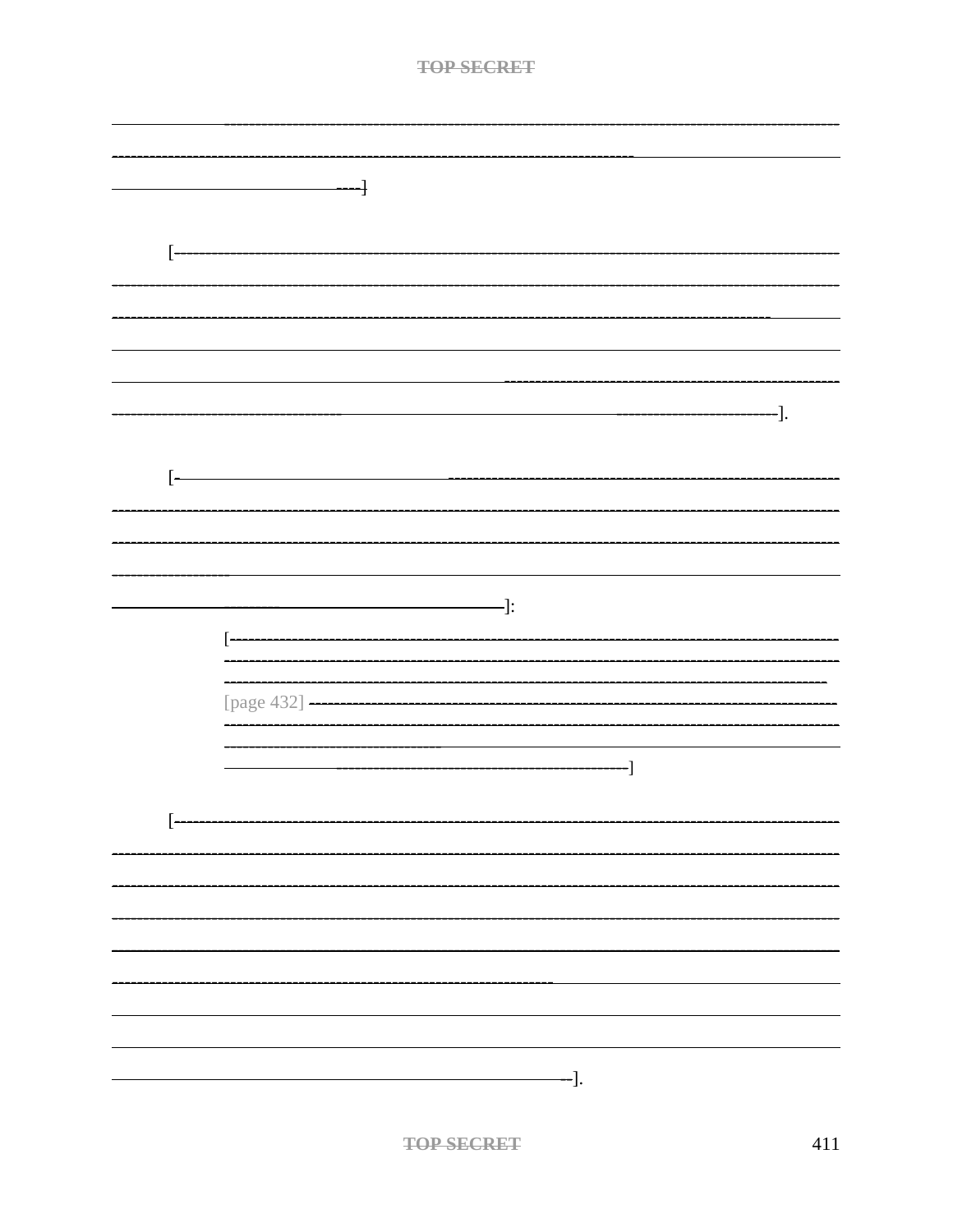|                        | $\overline{\phantom{a}}$   |                     |     |
|------------------------|----------------------------|---------------------|-----|
|                        |                            |                     |     |
|                        |                            |                     |     |
|                        |                            |                     |     |
|                        |                            | $\qquad \qquad -].$ |     |
|                        |                            |                     |     |
|                        |                            |                     |     |
| ŀ                      |                            |                     |     |
|                        |                            |                     |     |
|                        |                            |                     |     |
|                        |                            |                     |     |
|                        |                            |                     |     |
|                        |                            |                     |     |
|                        |                            |                     |     |
|                        |                            |                     |     |
|                        |                            |                     |     |
|                        |                            |                     |     |
|                        |                            |                     |     |
|                        | $\qquad \qquad \qquad -1.$ |                     |     |
| [Page 433]             |                            |                     |     |
|                        |                            |                     |     |
| $\left[ -\right]$      |                            |                     |     |
|                        |                            |                     |     |
|                        |                            |                     |     |
|                        |                            |                     |     |
|                        |                            |                     |     |
|                        |                            |                     |     |
|                        |                            |                     |     |
|                        |                            |                     |     |
|                        |                            |                     |     |
|                        |                            |                     |     |
|                        |                            |                     |     |
|                        |                            |                     |     |
|                        |                            |                     |     |
|                        |                            |                     |     |
| $\sim$ 1. <sup>2</sup> |                            |                     |     |
|                        |                            |                     |     |
|                        |                            |                     |     |
|                        |                            |                     |     |
|                        |                            |                     |     |
| $2$ [-                 |                            |                     |     |
|                        |                            |                     |     |
| $-$ ].                 |                            |                     |     |
|                        | <b>TOP SECRET</b>          |                     | 412 |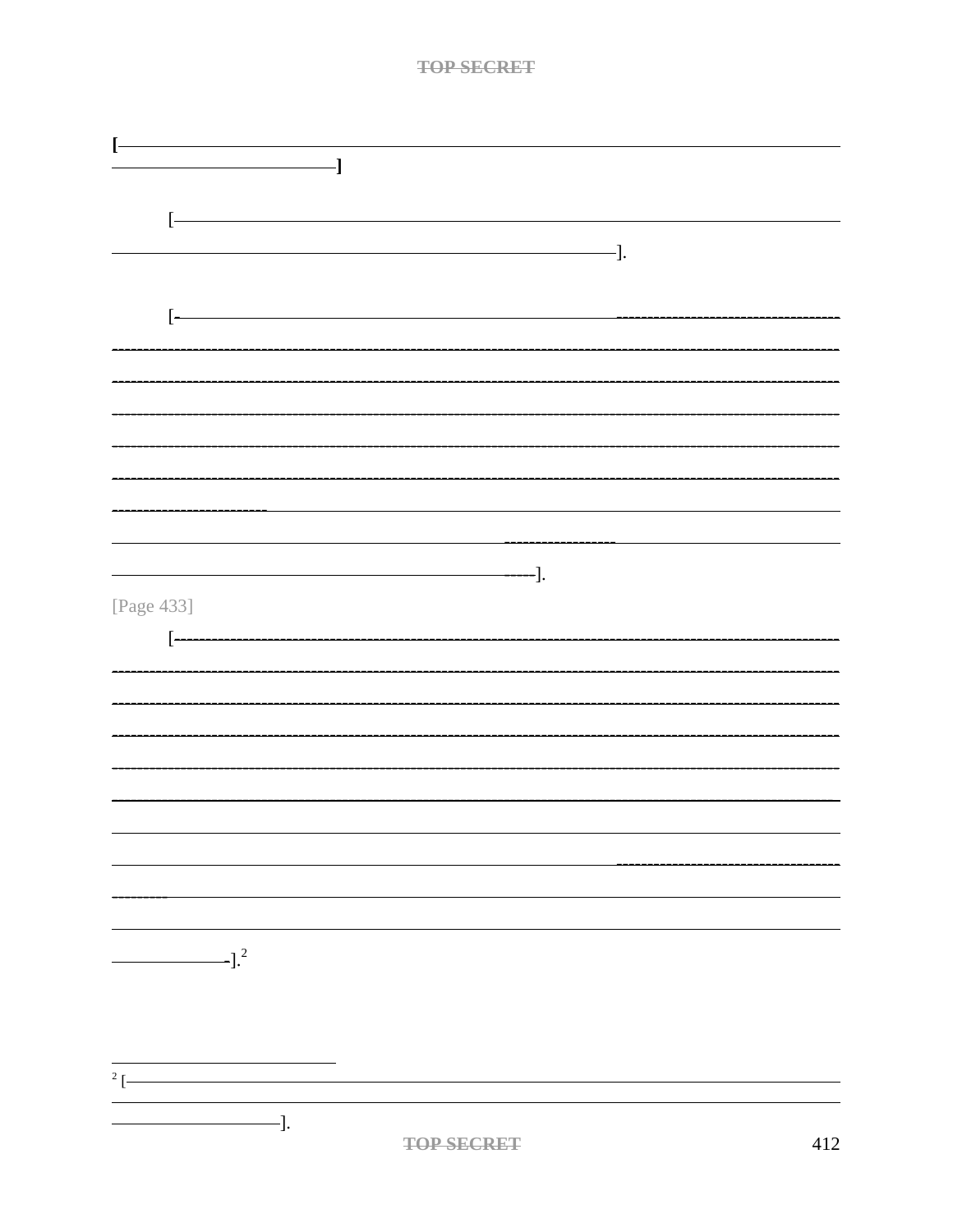| тор сесрет                |
|---------------------------|
| <b>A REVAILABLE AND A</b> |

| $-\$ ].                                   |                        |
|-------------------------------------------|------------------------|
|                                           |                        |
|                                           |                        |
| ŀ                                         |                        |
|                                           |                        |
|                                           |                        |
|                                           |                        |
|                                           |                        |
|                                           |                        |
|                                           | <b>CONFIDENT</b> [page |
|                                           |                        |
| $\hspace{1.5cm}$ ."                       |                        |
|                                           |                        |
|                                           |                        |
| In testimony before the Joint Inquiry, [- | $ \vdots$              |
| [-                                        |                        |
|                                           |                        |
| ŀ                                         |                        |
|                                           |                        |
|                                           |                        |
|                                           |                        |
| $\overline{\phantom{iiiiiiiiiiiiiii}}$ ]. |                        |
|                                           |                        |
| ŀ                                         |                        |
|                                           |                        |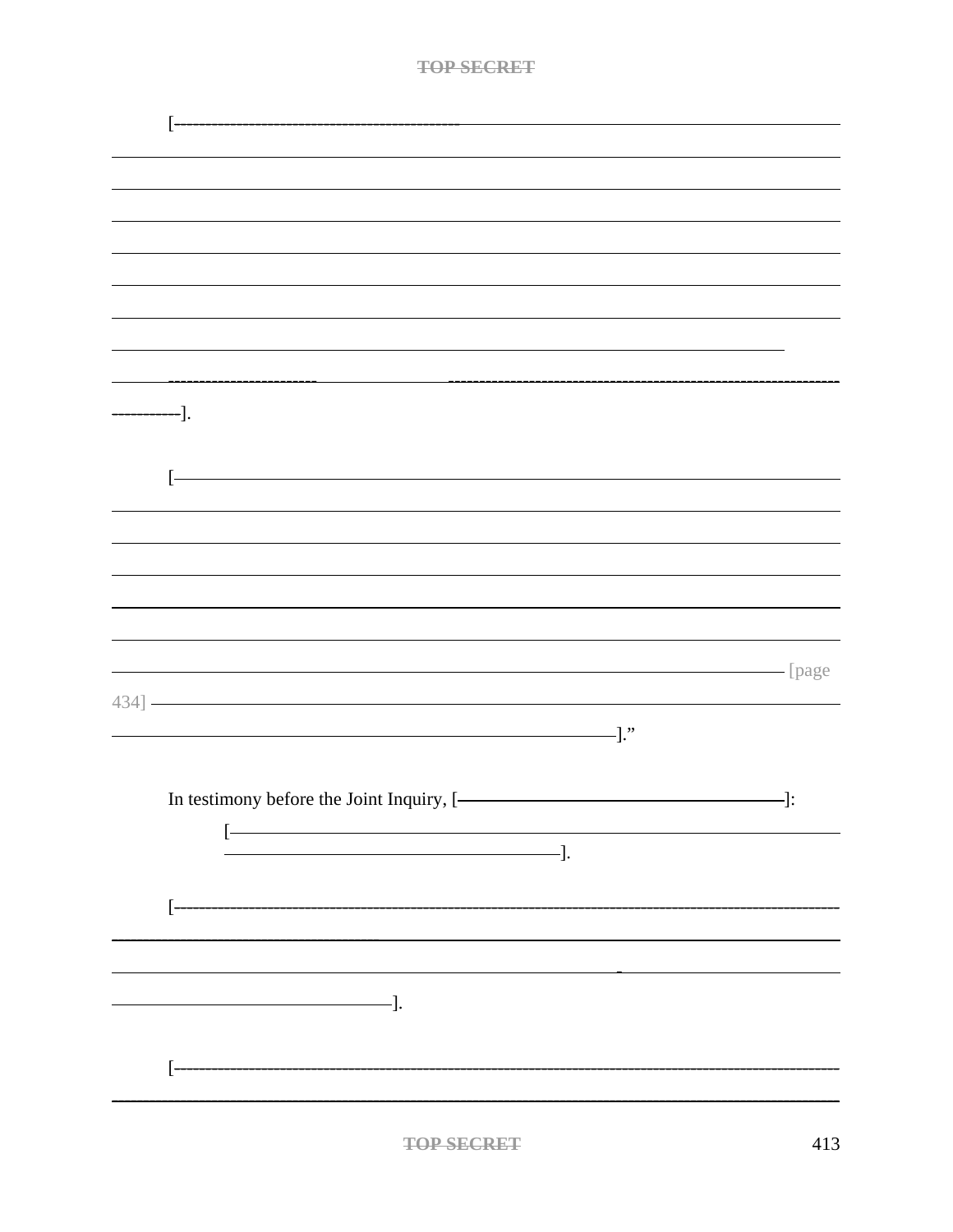| <b>TAD SECONT</b> |
|-------------------|
|                   |

| -].                                                                                                 |
|-----------------------------------------------------------------------------------------------------|
|                                                                                                     |
|                                                                                                     |
| Ľ                                                                                                   |
|                                                                                                     |
|                                                                                                     |
|                                                                                                     |
|                                                                                                     |
|                                                                                                     |
|                                                                                                     |
|                                                                                                     |
| $-$ ].                                                                                              |
| [Page 435]                                                                                          |
|                                                                                                     |
| $[$                                                                                                 |
|                                                                                                     |
|                                                                                                     |
|                                                                                                     |
|                                                                                                     |
|                                                                                                     |
|                                                                                                     |
|                                                                                                     |
|                                                                                                     |
|                                                                                                     |
| $\frac{1}{\sqrt{2\pi}}\left[\frac{1}{\sqrt{2\pi}}\right]^{2}\left[\frac{1}{\sqrt{2\pi}}\right]^{2}$ |
|                                                                                                     |
|                                                                                                     |
| $\begin{bmatrix} \end{bmatrix}$                                                                     |
|                                                                                                     |
|                                                                                                     |
|                                                                                                     |
| ——————————]:                                                                                        |
| $\begin{bmatrix} \cdot \end{bmatrix}$                                                               |
|                                                                                                     |
| $\qquad \qquad --].$                                                                                |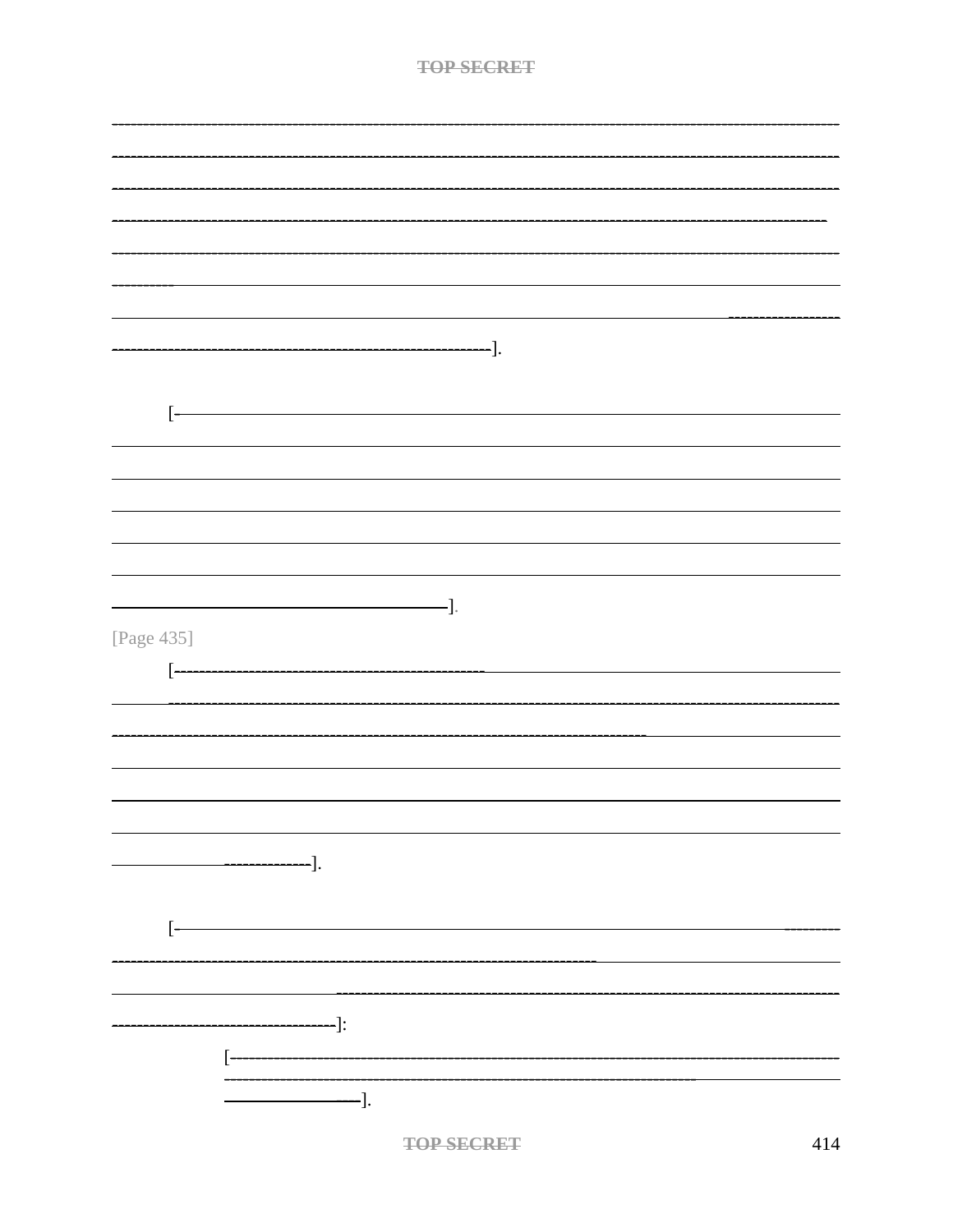| TAD SEADET |
|------------|
| .          |

|           | l٠                                                       |  |
|-----------|----------------------------------------------------------|--|
|           |                                                          |  |
|           |                                                          |  |
|           |                                                          |  |
|           |                                                          |  |
|           |                                                          |  |
|           |                                                          |  |
|           |                                                          |  |
|           |                                                          |  |
|           | -].                                                      |  |
|           |                                                          |  |
|           | ŀ                                                        |  |
| $436$ ] - | <b>Example 1</b> [page                                   |  |
|           |                                                          |  |
|           |                                                          |  |
|           |                                                          |  |
|           |                                                          |  |
|           |                                                          |  |
|           |                                                          |  |
|           |                                                          |  |
|           | [A U. S. Government official testified about [- [ [ ] ]: |  |
|           |                                                          |  |
|           |                                                          |  |
|           |                                                          |  |
|           |                                                          |  |
|           |                                                          |  |
|           |                                                          |  |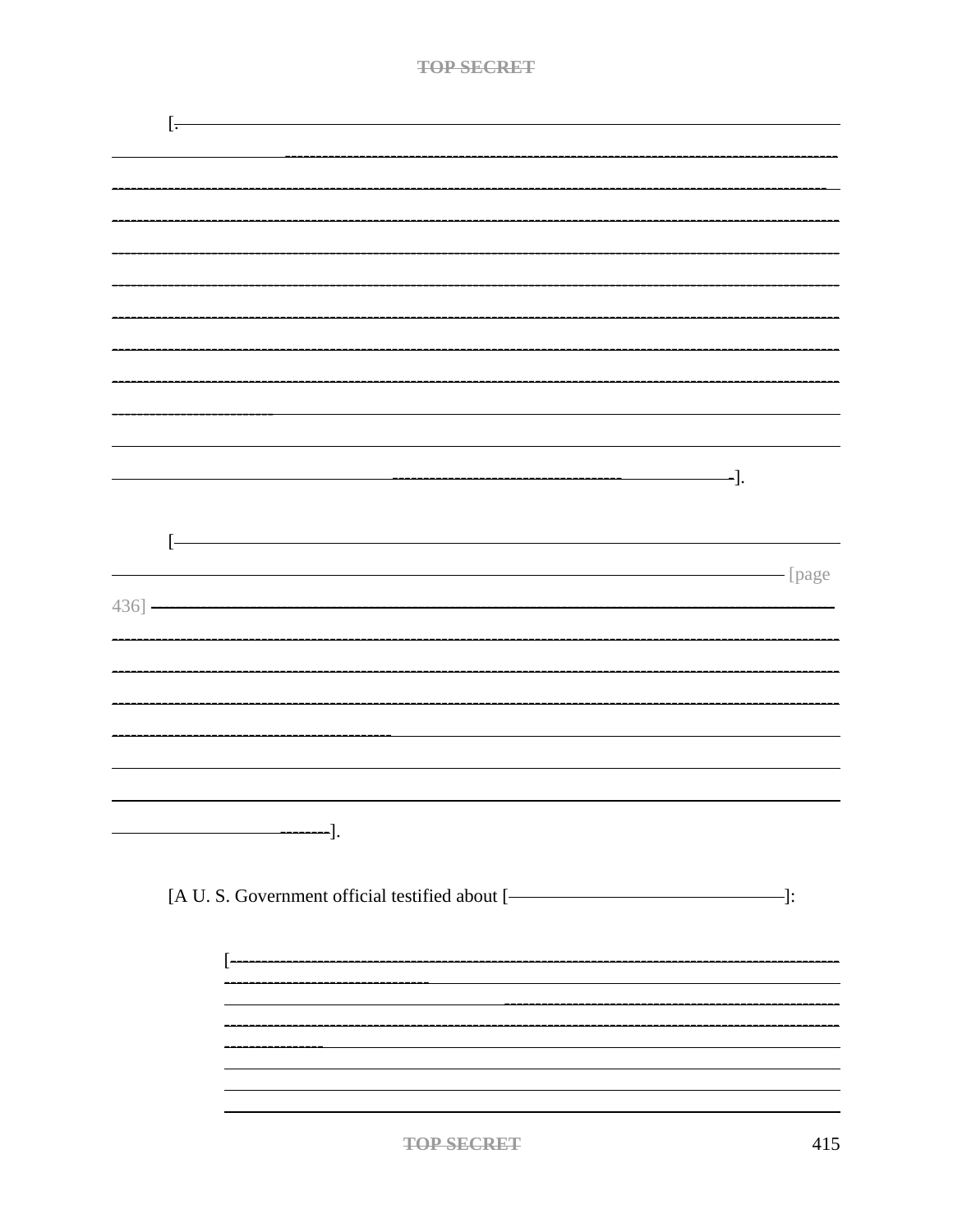|             |        |  |                                           | <b>TOP SECRET</b> |  |     |        |
|-------------|--------|--|-------------------------------------------|-------------------|--|-----|--------|
|             |        |  |                                           |                   |  |     |        |
|             |        |  |                                           |                   |  |     |        |
|             |        |  |                                           |                   |  |     |        |
|             |        |  |                                           |                   |  |     |        |
|             |        |  |                                           |                   |  |     |        |
|             |        |  |                                           |                   |  | -]. |        |
|             |        |  |                                           |                   |  |     |        |
|             |        |  |                                           |                   |  |     |        |
|             | $-$ ]: |  |                                           |                   |  |     |        |
|             |        |  |                                           |                   |  |     |        |
|             |        |  |                                           |                   |  |     |        |
|             |        |  |                                           |                   |  |     |        |
|             |        |  |                                           |                   |  |     |        |
|             |        |  |                                           |                   |  |     |        |
|             |        |  |                                           |                   |  |     |        |
|             |        |  |                                           |                   |  |     |        |
|             |        |  |                                           |                   |  |     |        |
|             |        |  |                                           |                   |  |     | -[page |
| $437$ ] $-$ |        |  |                                           |                   |  |     |        |
|             |        |  |                                           |                   |  |     |        |
|             |        |  |                                           |                   |  |     |        |
|             |        |  |                                           |                   |  |     |        |
|             |        |  |                                           |                   |  |     |        |
|             |        |  |                                           |                   |  |     |        |
|             |        |  |                                           |                   |  |     |        |
|             |        |  |                                           |                   |  |     |        |
|             |        |  | $\overline{\phantom{iiiiiiiiiiiiiii}}$ ]. |                   |  |     |        |
|             |        |  |                                           |                   |  |     |        |
|             | ŀ      |  |                                           |                   |  |     |        |
|             |        |  |                                           |                   |  |     |        |
|             |        |  |                                           |                   |  |     |        |
|             |        |  |                                           |                   |  |     |        |
|             |        |  |                                           |                   |  |     |        |
|             |        |  |                                           |                   |  |     |        |
|             |        |  |                                           |                   |  |     |        |
|             |        |  |                                           |                   |  |     |        |
|             |        |  |                                           |                   |  |     |        |
|             |        |  |                                           |                   |  |     |        |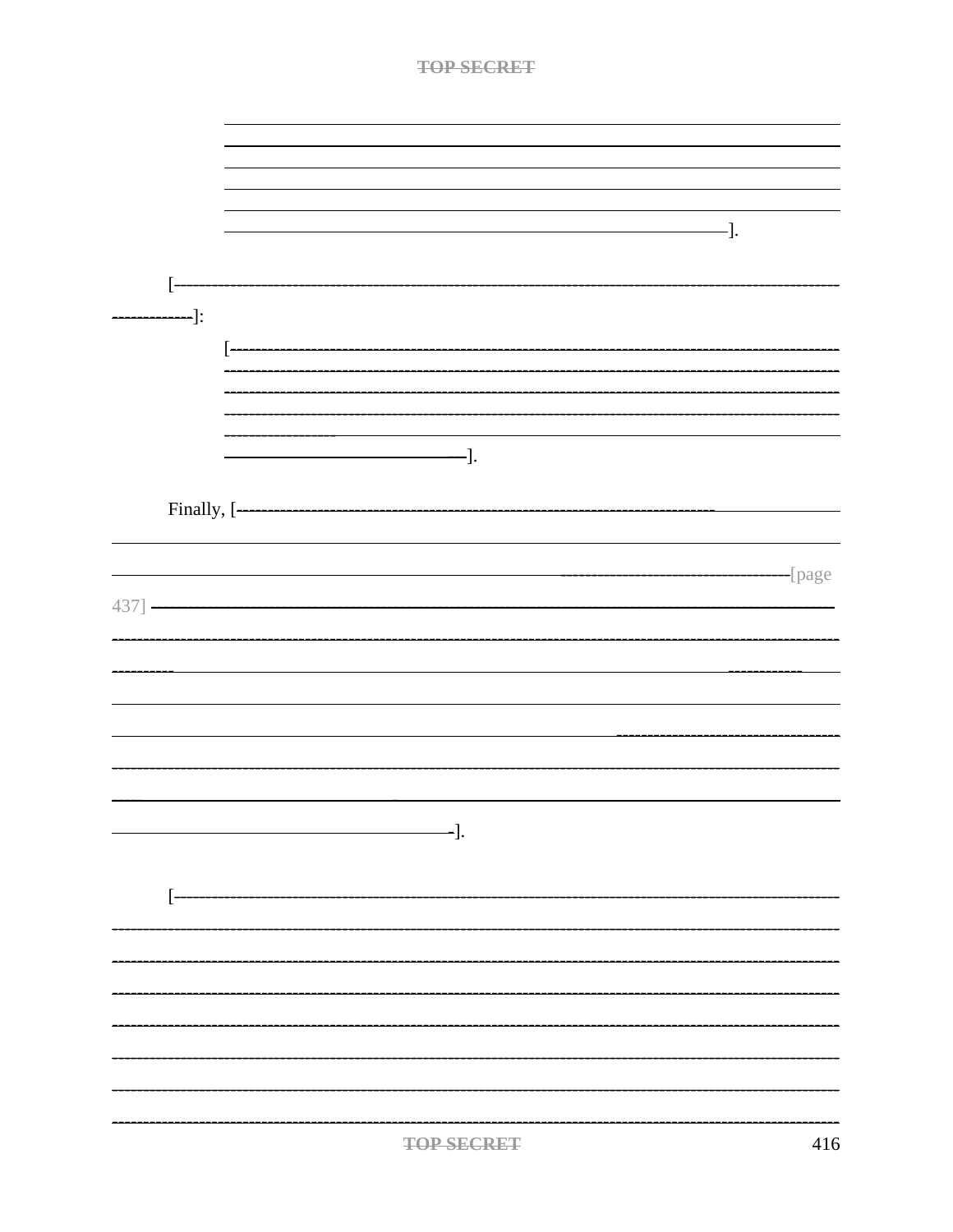|       | $\frac{1}{\sqrt{1-\frac{1}{2}}}\cdot\frac{1}{\sqrt{1-\frac{1}{2}}}\cdot\frac{1}{\sqrt{1-\frac{1}{2}}}\cdot\frac{1}{\sqrt{1-\frac{1}{2}}}\cdot\frac{1}{\sqrt{1-\frac{1}{2}}}\cdot\frac{1}{\sqrt{1-\frac{1}{2}}}\cdot\frac{1}{\sqrt{1-\frac{1}{2}}}\cdot\frac{1}{\sqrt{1-\frac{1}{2}}}\cdot\frac{1}{\sqrt{1-\frac{1}{2}}}\cdot\frac{1}{\sqrt{1-\frac{1}{2}}}\cdot\frac{1}{\sqrt{1-\frac{1}{2}}}\cdot\frac{1}{\sqrt{1-\frac{1}{2}}}\cdot\frac{1$                                                                                         |                                           |                          |     |
|-------|---------------------------------------------------------------------------------------------------------------------------------------------------------------------------------------------------------------------------------------------------------------------------------------------------------------------------------------------------------------------------------------------------------------------------------------------------------------------------------------------------------------------------------------|-------------------------------------------|--------------------------|-----|
| ŀ     |                                                                                                                                                                                                                                                                                                                                                                                                                                                                                                                                       | -]                                        |                          |     |
| $[ -$ |                                                                                                                                                                                                                                                                                                                                                                                                                                                                                                                                       |                                           |                          |     |
|       |                                                                                                                                                                                                                                                                                                                                                                                                                                                                                                                                       |                                           |                          |     |
|       | $\left. 438 \right] \xrightarrow{\phantom{xxxxxxxxxxxx} } \left. 438 \right] \xrightarrow{\phantom{xxxxxx} } \left. 438 \right] \xrightarrow{\phantom{xx} } \left. 438 \right] \xrightarrow{\phantom{xx} } \left. 438 \right] \xrightarrow{\phantom{xx} } \left. 438 \right] \xrightarrow{\phantom{xx} } \left. 438 \right] \xrightarrow{\phantom{xx} } \left. 438 \right] \xrightarrow{\phantom{xx} } \left. 438 \right] \xrightarrow{\phantom{xx} } \left. 438 \right] \xrightarrow{\phantom{xx} } \left. 438 \right] \xrightarrow$ |                                           | page                     |     |
|       | $\qquad \qquad \qquad -].$                                                                                                                                                                                                                                                                                                                                                                                                                                                                                                            |                                           |                          |     |
|       |                                                                                                                                                                                                                                                                                                                                                                                                                                                                                                                                       |                                           |                          |     |
| ŀ     |                                                                                                                                                                                                                                                                                                                                                                                                                                                                                                                                       |                                           |                          |     |
|       |                                                                                                                                                                                                                                                                                                                                                                                                                                                                                                                                       |                                           |                          |     |
|       |                                                                                                                                                                                                                                                                                                                                                                                                                                                                                                                                       |                                           |                          |     |
|       |                                                                                                                                                                                                                                                                                                                                                                                                                                                                                                                                       |                                           |                          |     |
|       |                                                                                                                                                                                                                                                                                                                                                                                                                                                                                                                                       |                                           |                          |     |
|       |                                                                                                                                                                                                                                                                                                                                                                                                                                                                                                                                       |                                           |                          |     |
|       |                                                                                                                                                                                                                                                                                                                                                                                                                                                                                                                                       |                                           | $\overline{\phantom{0}}$ | -]. |
|       |                                                                                                                                                                                                                                                                                                                                                                                                                                                                                                                                       |                                           |                          |     |
| ŀ     |                                                                                                                                                                                                                                                                                                                                                                                                                                                                                                                                       |                                           |                          |     |
|       |                                                                                                                                                                                                                                                                                                                                                                                                                                                                                                                                       |                                           |                          |     |
|       |                                                                                                                                                                                                                                                                                                                                                                                                                                                                                                                                       | $\longrightarrow$ ].<br><b>TOP SECRET</b> |                          | 417 |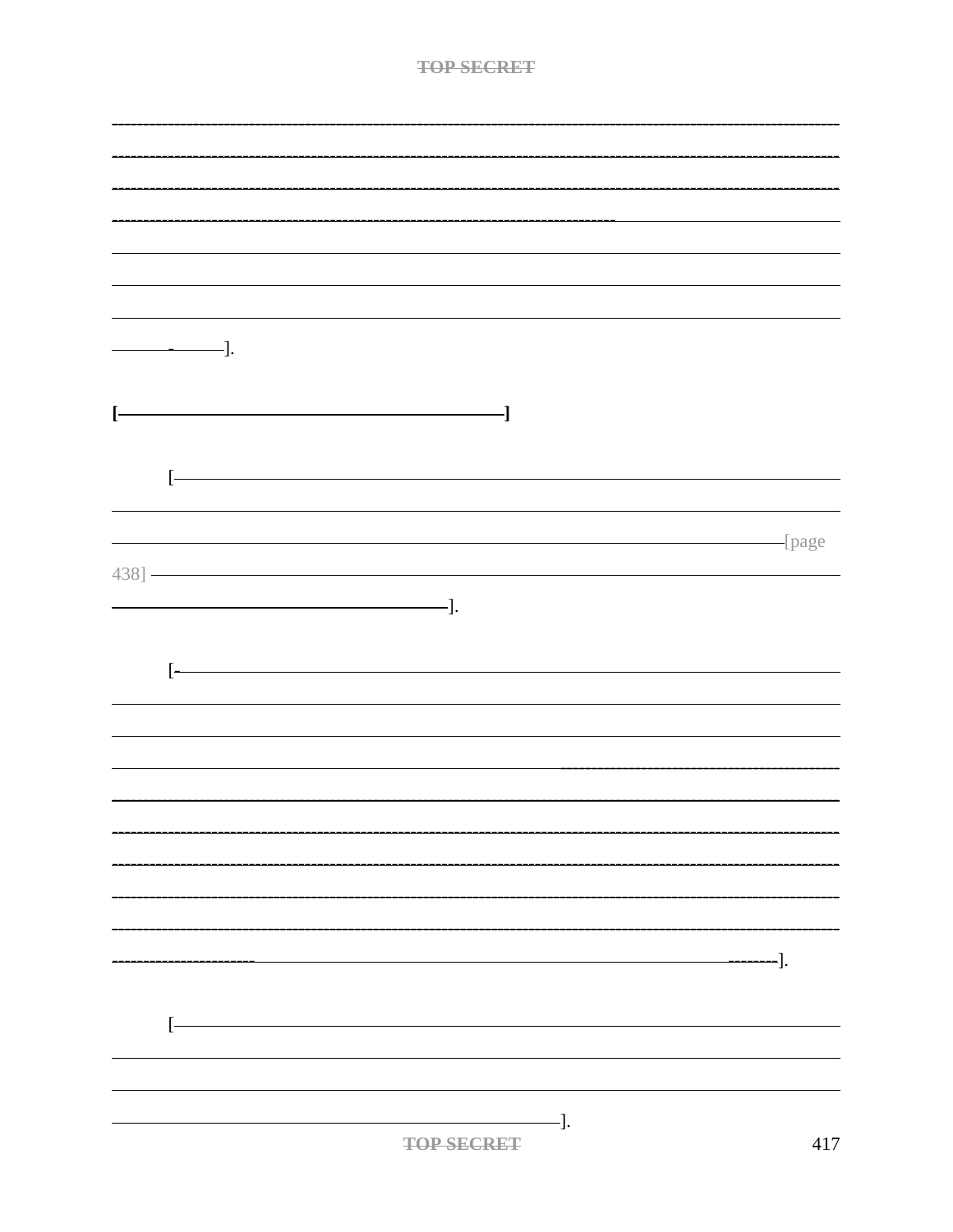| $\overline{\phantom{iiiiiiiiiiiiiiiii}}$ |                                                                                                                                                                                                                               |
|------------------------------------------|-------------------------------------------------------------------------------------------------------------------------------------------------------------------------------------------------------------------------------|
| [Page 439]                               |                                                                                                                                                                                                                               |
| $\lceil$ -                               |                                                                                                                                                                                                                               |
|                                          |                                                                                                                                                                                                                               |
| the Joint Inquiry on this issue]:        |                                                                                                                                                                                                                               |
|                                          |                                                                                                                                                                                                                               |
|                                          |                                                                                                                                                                                                                               |
|                                          | the control of the control of the control of the control of the control of the control of the control of the control of the control of the control of the control of the control of the control of the control of the control |
|                                          |                                                                                                                                                                                                                               |
|                                          |                                                                                                                                                                                                                               |
|                                          |                                                                                                                                                                                                                               |
|                                          |                                                                                                                                                                                                                               |
|                                          |                                                                                                                                                                                                                               |
|                                          |                                                                                                                                                                                                                               |
|                                          |                                                                                                                                                                                                                               |
|                                          |                                                                                                                                                                                                                               |
|                                          |                                                                                                                                                                                                                               |
|                                          |                                                                                                                                                                                                                               |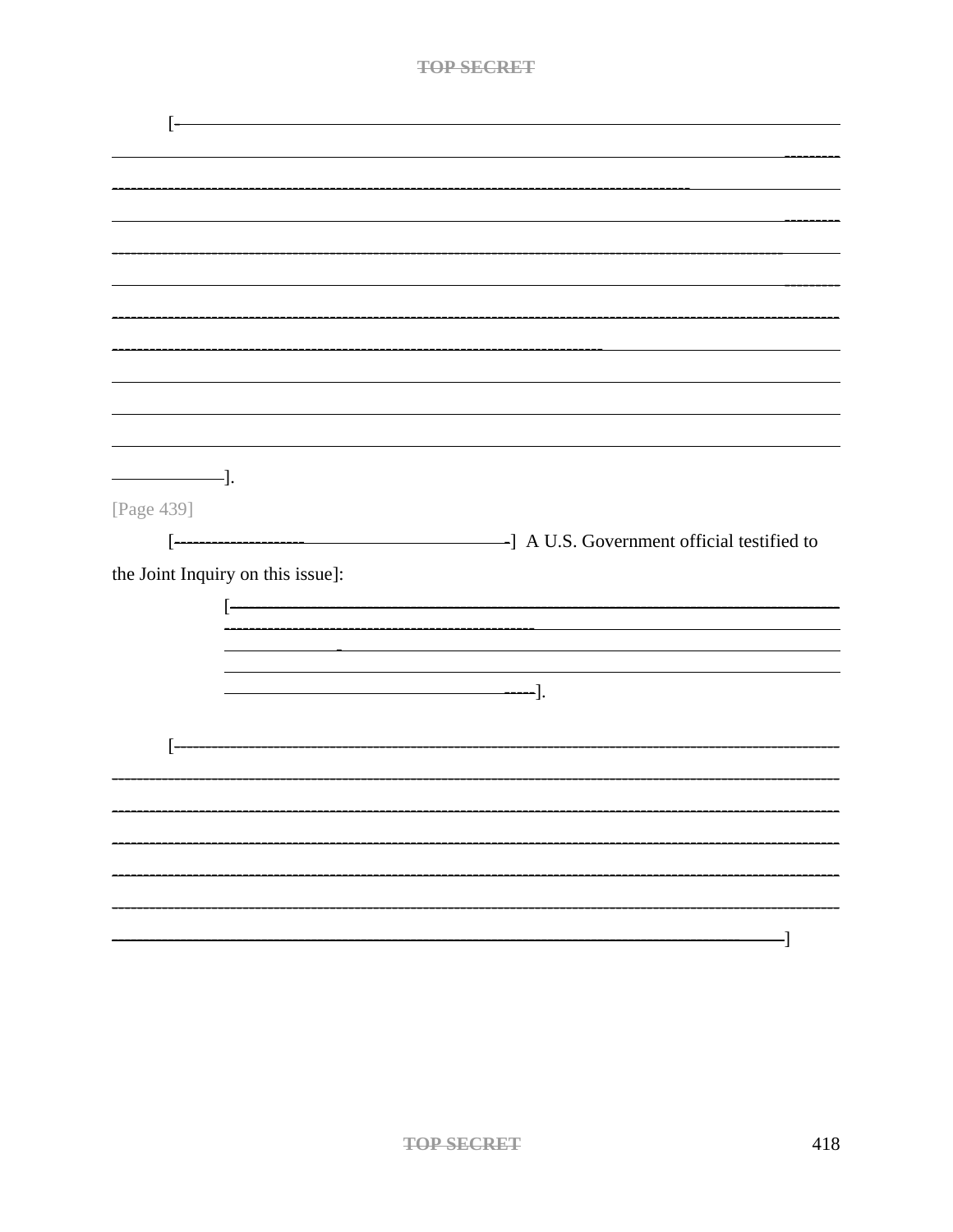| <b>TOP SECRET</b>                                                                                                                                                                                                              |
|--------------------------------------------------------------------------------------------------------------------------------------------------------------------------------------------------------------------------------|
|                                                                                                                                                                                                                                |
|                                                                                                                                                                                                                                |
| ------].                                                                                                                                                                                                                       |
|                                                                                                                                                                                                                                |
|                                                                                                                                                                                                                                |
|                                                                                                                                                                                                                                |
|                                                                                                                                                                                                                                |
|                                                                                                                                                                                                                                |
|                                                                                                                                                                                                                                |
|                                                                                                                                                                                                                                |
|                                                                                                                                                                                                                                |
|                                                                                                                                                                                                                                |
|                                                                                                                                                                                                                                |
|                                                                                                                                                                                                                                |
|                                                                                                                                                                                                                                |
|                                                                                                                                                                                                                                |
| [A U. S. Government official testified at the [- and all planes about [- and all planes are not all planes are not all planes are not all planes are not all planes are not all planes are not all planes are not all planes a |
| $\frac{1}{2}$ : [page 440]                                                                                                                                                                                                     |
| <u> 1989 - Johann Barn, mars ar breithinn ar chwaraeth a bhaile ann an 1964.</u><br>$\left\lceil -\right\rceil$                                                                                                                |
|                                                                                                                                                                                                                                |
|                                                                                                                                                                                                                                |
|                                                                                                                                                                                                                                |
|                                                                                                                                                                                                                                |
|                                                                                                                                                                                                                                |
|                                                                                                                                                                                                                                |
|                                                                                                                                                                                                                                |
| Mr. Bereuter: [- 139]                                                                                                                                                                                                          |
|                                                                                                                                                                                                                                |
| U. S. Government official: [-                                                                                                                                                                                                  |
|                                                                                                                                                                                                                                |
| <u> 1980 - Johann Barn, fransk politik (f. 1980)</u>                                                                                                                                                                           |
| <u> 1999 - Jan Samuel Barbara, politik a</u>                                                                                                                                                                                   |
|                                                                                                                                                                                                                                |
|                                                                                                                                                                                                                                |
|                                                                                                                                                                                                                                |
|                                                                                                                                                                                                                                |
|                                                                                                                                                                                                                                |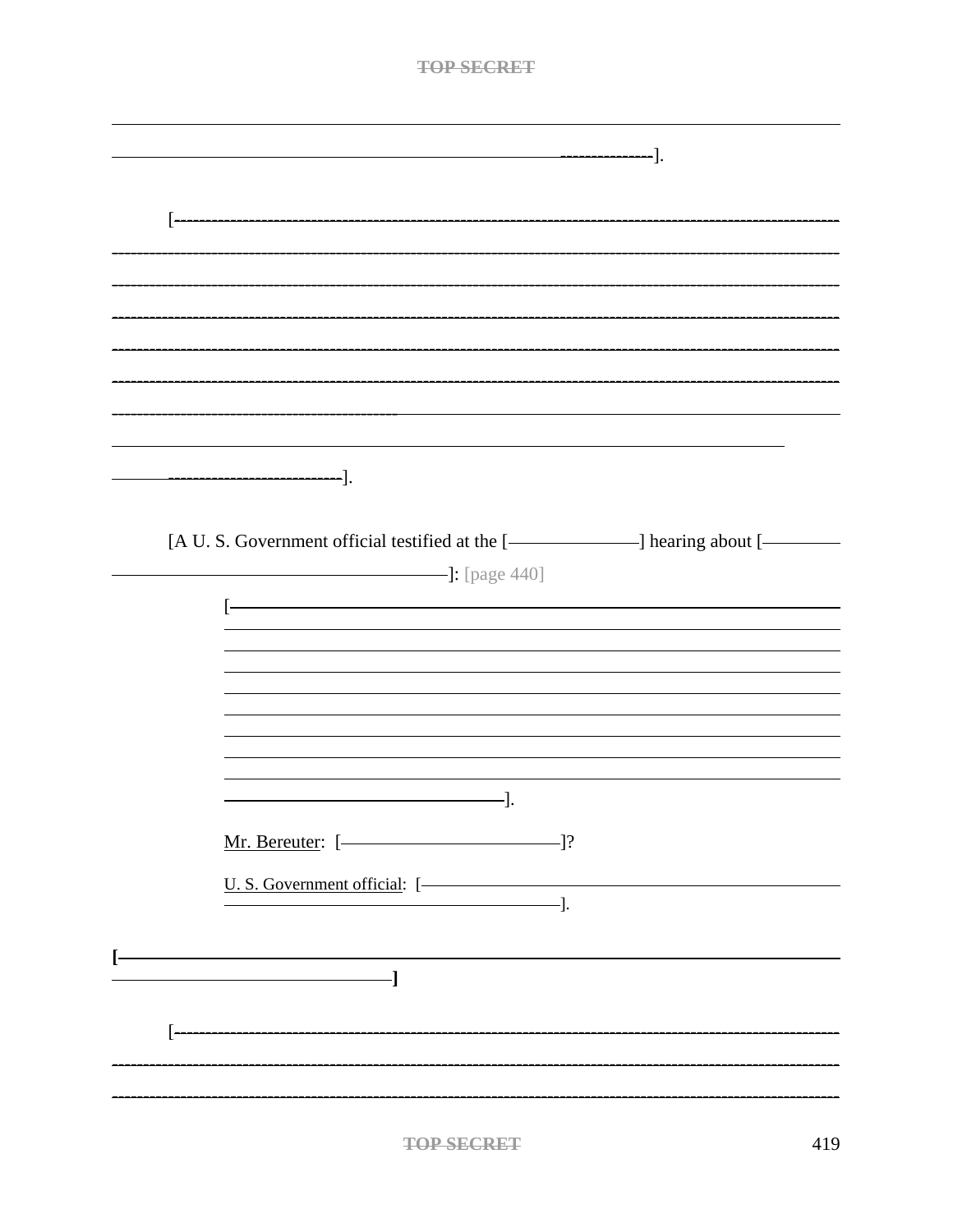|                   | $\frac{1}{\sqrt{1-\frac{1}{2}}}\cdot\frac{1}{\sqrt{1-\frac{1}{2}}}\cdot\frac{1}{\sqrt{1-\frac{1}{2}}}\cdot\frac{1}{\sqrt{1-\frac{1}{2}}}\cdot\frac{1}{\sqrt{1-\frac{1}{2}}}\cdot\frac{1}{\sqrt{1-\frac{1}{2}}}\cdot\frac{1}{\sqrt{1-\frac{1}{2}}}\cdot\frac{1}{\sqrt{1-\frac{1}{2}}}\cdot\frac{1}{\sqrt{1-\frac{1}{2}}}\cdot\frac{1}{\sqrt{1-\frac{1}{2}}}\cdot\frac{1}{\sqrt{1-\frac{1}{2}}}\cdot\frac{1}{\sqrt{1-\frac{1}{2}}}\cdot\frac{1$ |
|-------------------|-----------------------------------------------------------------------------------------------------------------------------------------------------------------------------------------------------------------------------------------------------------------------------------------------------------------------------------------------------------------------------------------------------------------------------------------------|
|                   |                                                                                                                                                                                                                                                                                                                                                                                                                                               |
|                   |                                                                                                                                                                                                                                                                                                                                                                                                                                               |
| ŀ                 |                                                                                                                                                                                                                                                                                                                                                                                                                                               |
|                   |                                                                                                                                                                                                                                                                                                                                                                                                                                               |
|                   | $\qquad \qquad \qquad \qquad \qquad \qquad \qquad \qquad \vdots$                                                                                                                                                                                                                                                                                                                                                                              |
|                   |                                                                                                                                                                                                                                                                                                                                                                                                                                               |
|                   | $\overline{[}$                                                                                                                                                                                                                                                                                                                                                                                                                                |
|                   | $\frac{1}{\sqrt{1-\frac{1}{2}}}\frac{1}{\sqrt{1-\frac{1}{2}}}\frac{1}{\sqrt{1-\frac{1}{2}}}\frac{1}{\sqrt{1-\frac{1}{2}}}\frac{1}{\sqrt{1-\frac{1}{2}}}\frac{1}{\sqrt{1-\frac{1}{2}}}\frac{1}{\sqrt{1-\frac{1}{2}}}\frac{1}{\sqrt{1-\frac{1}{2}}}\frac{1}{\sqrt{1-\frac{1}{2}}}\frac{1}{\sqrt{1-\frac{1}{2}}}\frac{1}{\sqrt{1-\frac{1}{2}}}\frac{1}{\sqrt{1-\frac{1}{2}}}\frac{1}{\sqrt{1-\frac{1}{2}}}\frac{1}{\sqrt{1-\frac{$               |
| [Page 441]        |                                                                                                                                                                                                                                                                                                                                                                                                                                               |
| $[ -$             |                                                                                                                                                                                                                                                                                                                                                                                                                                               |
|                   |                                                                                                                                                                                                                                                                                                                                                                                                                                               |
|                   | $\cdot$ ]:                                                                                                                                                                                                                                                                                                                                                                                                                                    |
|                   | ŀ                                                                                                                                                                                                                                                                                                                                                                                                                                             |
|                   |                                                                                                                                                                                                                                                                                                                                                                                                                                               |
|                   | $\qquad \qquad \qquad$ $\qquad$ $\qquad$ $\qquad$ $\qquad$ $\qquad$ $\qquad$ $\qquad$ $\qquad$ $\qquad$ $\qquad$ $\qquad$ $\qquad$ $\qquad$ $\qquad$ $\qquad$ $\qquad$ $\qquad$ $\qquad$ $\qquad$ $\qquad$ $\qquad$ $\qquad$ $\qquad$ $\qquad$ $\qquad$ $\qquad$ $\qquad$ $\qquad$ $\qquad$ $\qquad$ $\qquad$ $\qquad$ $\qquad$ $\qquad$ $\qquad$                                                                                             |
|                   |                                                                                                                                                                                                                                                                                                                                                                                                                                               |
|                   |                                                                                                                                                                                                                                                                                                                                                                                                                                               |
| Ŀ                 |                                                                                                                                                                                                                                                                                                                                                                                                                                               |
|                   |                                                                                                                                                                                                                                                                                                                                                                                                                                               |
|                   |                                                                                                                                                                                                                                                                                                                                                                                                                                               |
|                   |                                                                                                                                                                                                                                                                                                                                                                                                                                               |
|                   |                                                                                                                                                                                                                                                                                                                                                                                                                                               |
|                   |                                                                                                                                                                                                                                                                                                                                                                                                                                               |
|                   |                                                                                                                                                                                                                                                                                                                                                                                                                                               |
|                   |                                                                                                                                                                                                                                                                                                                                                                                                                                               |
|                   |                                                                                                                                                                                                                                                                                                                                                                                                                                               |
|                   | $\longrightarrow$ .                                                                                                                                                                                                                                                                                                                                                                                                                           |
|                   |                                                                                                                                                                                                                                                                                                                                                                                                                                               |
|                   |                                                                                                                                                                                                                                                                                                                                                                                                                                               |
| $\left[ -\right]$ |                                                                                                                                                                                                                                                                                                                                                                                                                                               |
|                   |                                                                                                                                                                                                                                                                                                                                                                                                                                               |
|                   | $\qquad \qquad \qquad \qquad \qquad \blacksquare$                                                                                                                                                                                                                                                                                                                                                                                             |
|                   | ŀ                                                                                                                                                                                                                                                                                                                                                                                                                                             |
|                   |                                                                                                                                                                                                                                                                                                                                                                                                                                               |
|                   |                                                                                                                                                                                                                                                                                                                                                                                                                                               |
|                   |                                                                                                                                                                                                                                                                                                                                                                                                                                               |
|                   |                                                                                                                                                                                                                                                                                                                                                                                                                                               |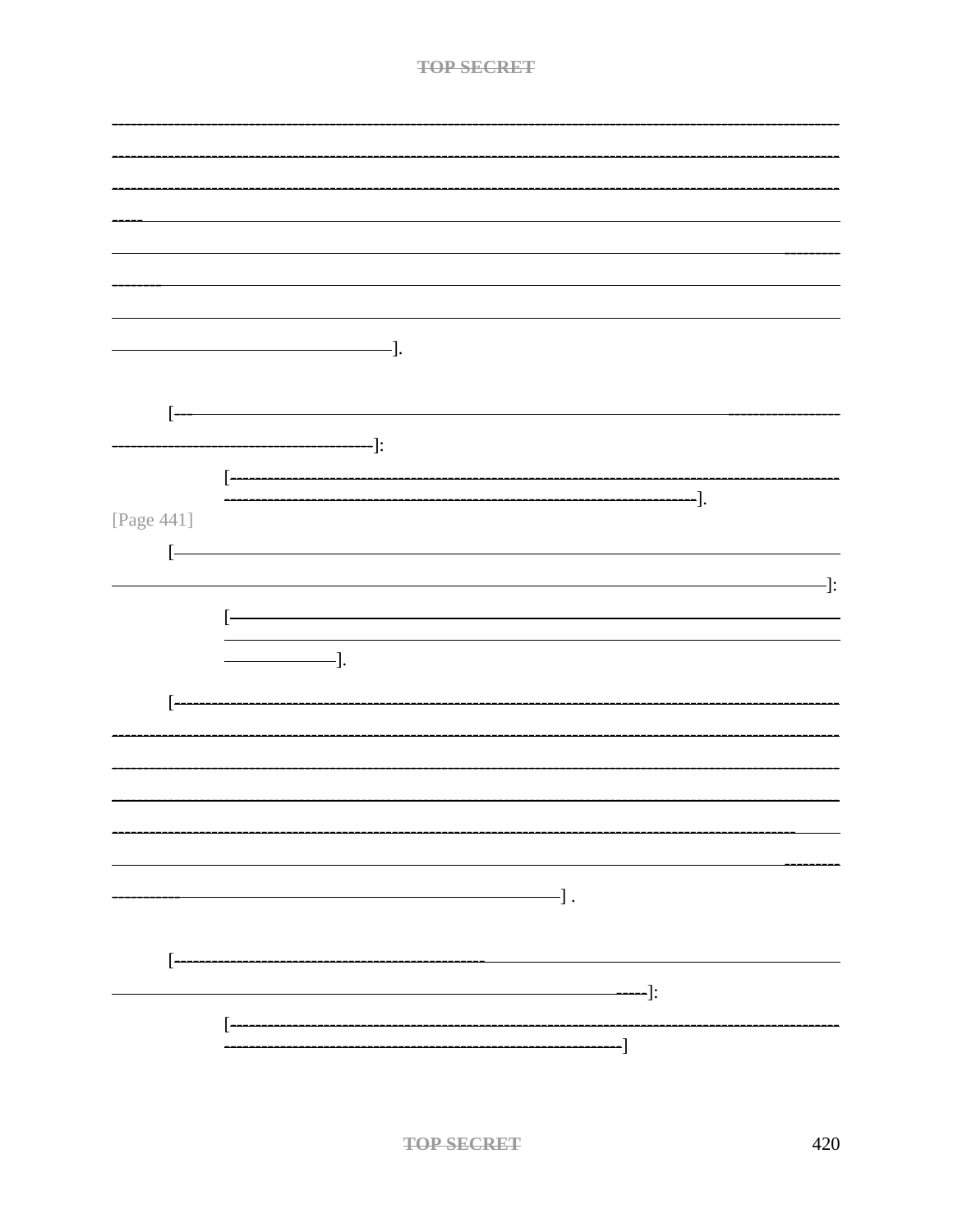|       | -].                                                                                                                                                                                                                                                                                                                                                                                                                              |
|-------|----------------------------------------------------------------------------------------------------------------------------------------------------------------------------------------------------------------------------------------------------------------------------------------------------------------------------------------------------------------------------------------------------------------------------------|
|       |                                                                                                                                                                                                                                                                                                                                                                                                                                  |
| ŀ     | $\longrightarrow$ $\vdots$                                                                                                                                                                                                                                                                                                                                                                                                       |
|       | ——].                                                                                                                                                                                                                                                                                                                                                                                                                             |
|       |                                                                                                                                                                                                                                                                                                                                                                                                                                  |
| $[ -$ |                                                                                                                                                                                                                                                                                                                                                                                                                                  |
|       | ŀ                                                                                                                                                                                                                                                                                                                                                                                                                                |
|       | [page 442] --                                                                                                                                                                                                                                                                                                                                                                                                                    |
|       |                                                                                                                                                                                                                                                                                                                                                                                                                                  |
|       | -].                                                                                                                                                                                                                                                                                                                                                                                                                              |
|       |                                                                                                                                                                                                                                                                                                                                                                                                                                  |
|       | $-\qquad \qquad \blacksquare$                                                                                                                                                                                                                                                                                                                                                                                                    |
|       |                                                                                                                                                                                                                                                                                                                                                                                                                                  |
|       |                                                                                                                                                                                                                                                                                                                                                                                                                                  |
|       |                                                                                                                                                                                                                                                                                                                                                                                                                                  |
|       |                                                                                                                                                                                                                                                                                                                                                                                                                                  |
|       |                                                                                                                                                                                                                                                                                                                                                                                                                                  |
|       |                                                                                                                                                                                                                                                                                                                                                                                                                                  |
|       |                                                                                                                                                                                                                                                                                                                                                                                                                                  |
|       |                                                                                                                                                                                                                                                                                                                                                                                                                                  |
|       |                                                                                                                                                                                                                                                                                                                                                                                                                                  |
|       | $\qquad \qquad \qquad -].$                                                                                                                                                                                                                                                                                                                                                                                                       |
|       | $\longrightarrow$ $\longrightarrow$ $\vdots$                                                                                                                                                                                                                                                                                                                                                                                     |
|       | $\begin{bmatrix} \mathbf{0} & \mathbf{0} & \mathbf{0} & \mathbf{0} & \mathbf{0} & \mathbf{0} & \mathbf{0} & \mathbf{0} & \mathbf{0} & \mathbf{0} & \mathbf{0} & \mathbf{0} & \mathbf{0} & \mathbf{0} & \mathbf{0} & \mathbf{0} & \mathbf{0} & \mathbf{0} & \mathbf{0} & \mathbf{0} & \mathbf{0} & \mathbf{0} & \mathbf{0} & \mathbf{0} & \mathbf{0} & \mathbf{0} & \mathbf{0} & \mathbf{0} & \mathbf{0} & \mathbf{0} & \mathbf{$ |
|       |                                                                                                                                                                                                                                                                                                                                                                                                                                  |
|       | $\overline{\phantom{a}}$ .                                                                                                                                                                                                                                                                                                                                                                                                       |
|       |                                                                                                                                                                                                                                                                                                                                                                                                                                  |
| ŀ     |                                                                                                                                                                                                                                                                                                                                                                                                                                  |
|       | $\overline{\phantom{iiiiiiiiiiiiiiiii}}$                                                                                                                                                                                                                                                                                                                                                                                         |
|       |                                                                                                                                                                                                                                                                                                                                                                                                                                  |